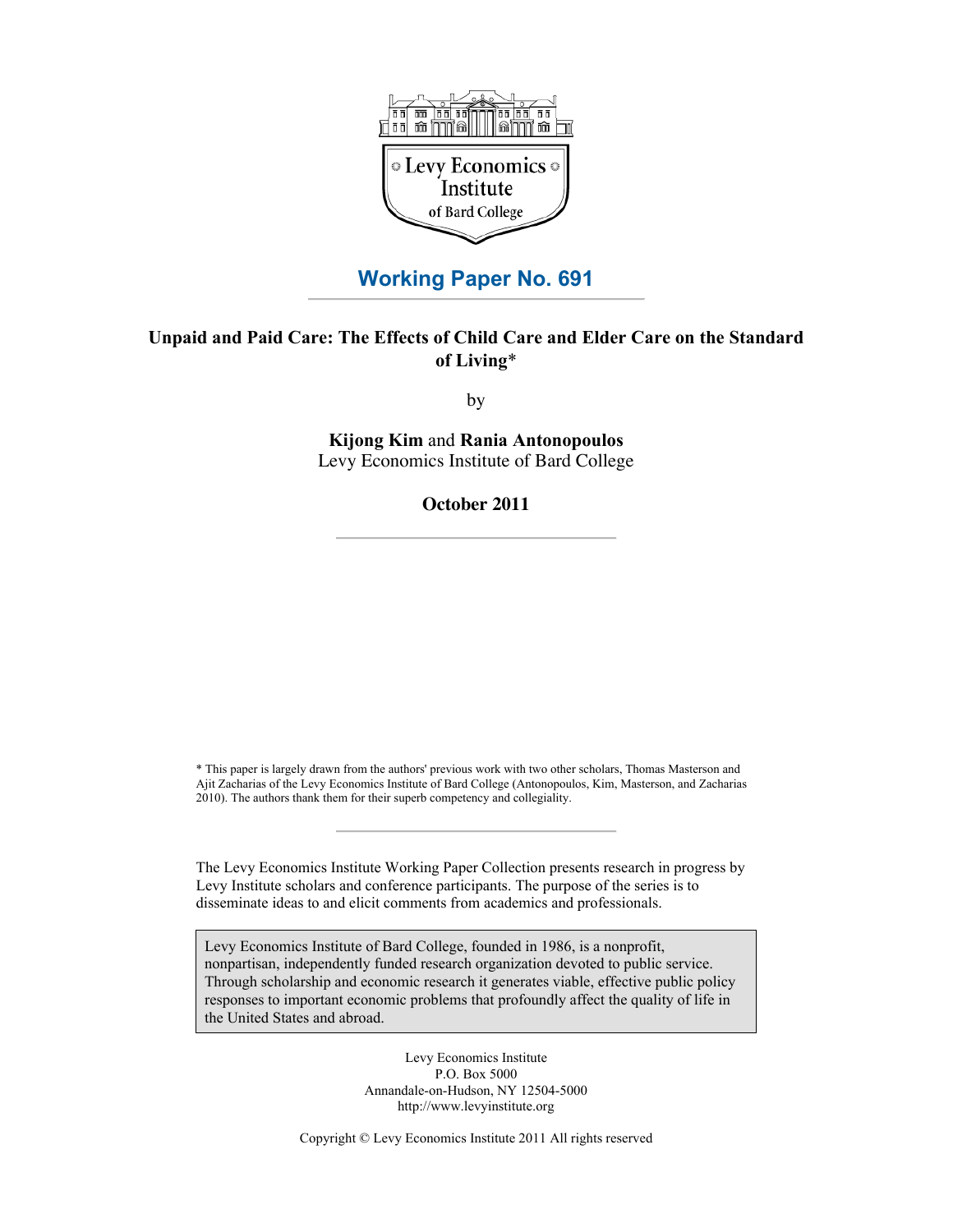## **ABSTRACT**

Transforming care for children and the elderly from a private to a public domain engenders a series of benefits to the economy that improve our standard of living. We assess the positive impacts of social care from both receivers' and providers' points of view. The benefits to care receivers are various, ranging from private, higher returns to education to enhancing subjective well-being and health outcomes. The economy-wide spillovers of the benefits are noteworthy. Early childhood education reduces costs of law enforcement and generates higher long-term economic growth. Home-based health care lowers absenteeism and job losses that otherwise undermine labor productivity, providing adequate care at a lower cost and delaying admission into high-cost institutional care. Social care improves mothers' labor-market attachment with higher lifetime income; it also lowers physical and psychological burdens of elder care that are becoming more prevalent with an aging population. Social care investment creates more job opportunities than other public spending, especially for workers from poor households and with low levels of educational attainment. The broad contributions of social care to our standard of living should be recognized in the public discourse, particularly in this era of fiscal austerity.

**Keywords:** Child Care; Elder Care; Social Care; Quality of Life

**JEL Classifications:** J13, J14, J48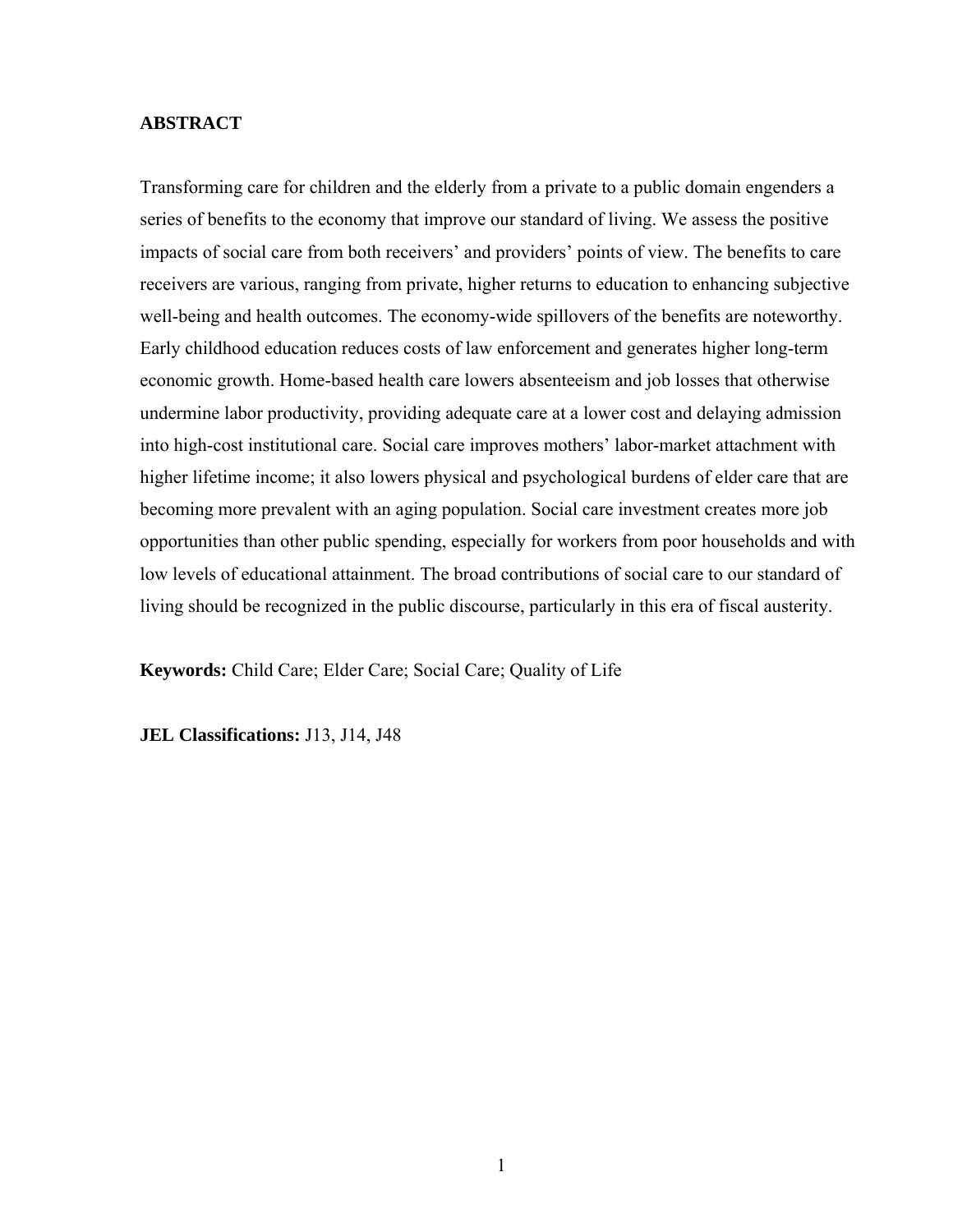## **INTRODUCTION**

The purpose of this paper is to explore how much service provisions of child care and elder care improve the quality of life for care receivers, caregivers, and society. A review of the literature on early childhood development, long-term health, and geriatric care reveal the economic and social benefits of child and elder care. We also identify gaps between supply and demand of care services; we propose that public provision of child and elder care can address the gap. Furthermore, the expansion is an effective and equitable job creation policy that benefits women and the poor more than conventional, infrastructure-building public job programs.

The literature on education and economics has pointed out the long-term gains from intensive early childhood education. The direct gains that accrue to treated individuals are higher educational attainment, higher wage earnings, and higher asset ownership, among others. Society also benefits from early childhood education through lowered crime rates and costs related to law enforcement. The literature on geriatric and hospice care indicates that patients and their family caregivers benefit from home-based care: higher emotional and social function, better health outcomes for patients, and lesser damage to the health of caregivers. The conflict between unpaid care at home and paid work from employment and potential loss of productivity can be mitigated by home-based care services. The evidence of individual benefits and positive externalities to our society justify the expansion of social care through public provision.

Demands for care services are growing as the baby-boomers are aging and advances in medicine prolong the life expectancy of seniors with medical conditions. Demand for early childhood development programs—in the form of preschool and educational daycare—is expected to rise; as public awareness of the benefits of early childhood development increases, so too will the demand for these programs. And yet, neither private supply nor public coverage through entitlement programs matches the demand for care. There is a big room for expansion of the care provision.

We evaluate the employment and distributional impacts of social care expansion, vis-àvis infrastructure investment, largely drawn from Antonopoulos et al. (2010). Social care investment creates twice as many jobs overall, 16 times more jobs for women, and 2.5 times more jobs for low-income households (first through fourth decile) than infrastructure construction does. These findings highlight the inclusive nature of social care investment that addresses chronic unemployment and poverty of disadvantaged workers.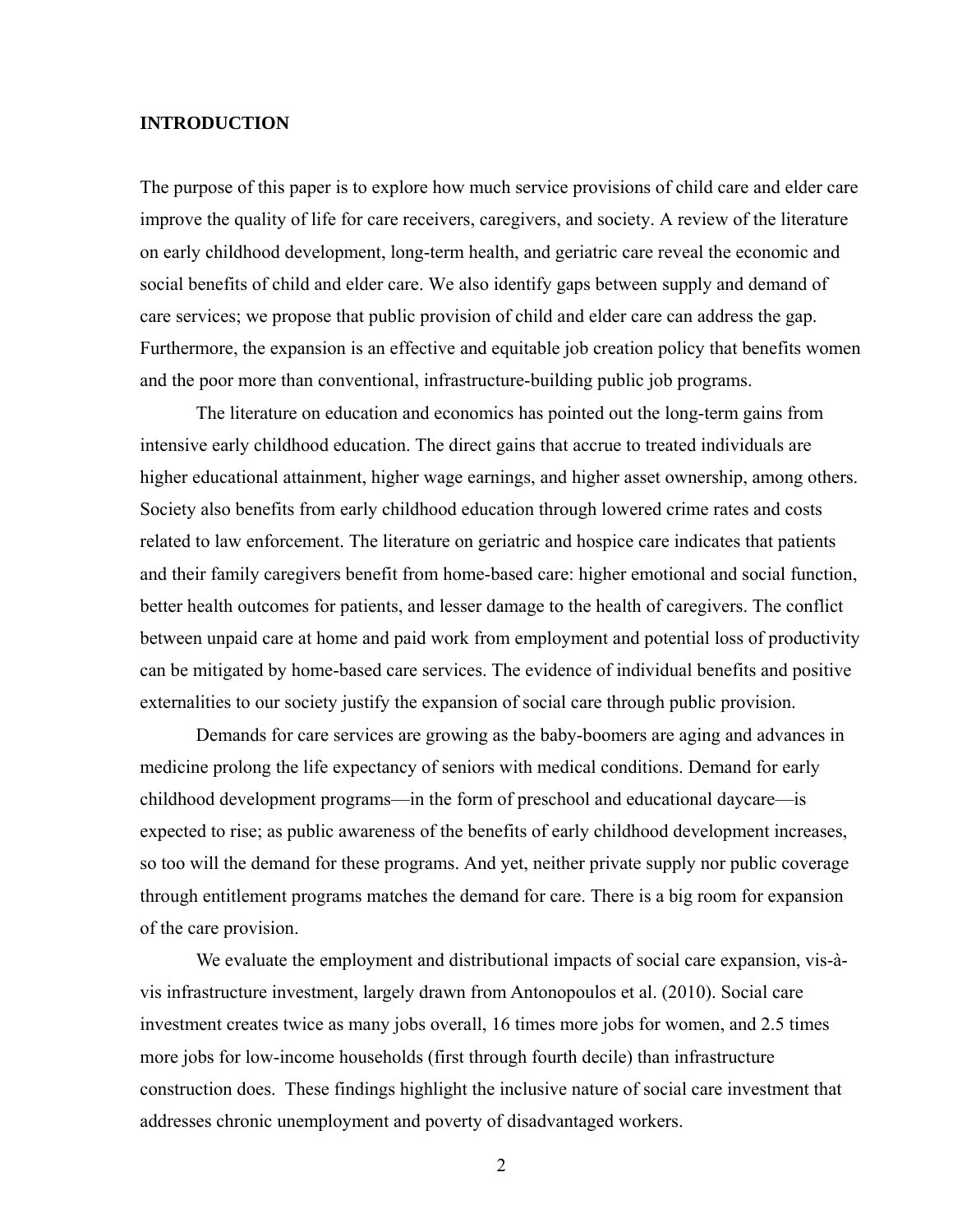Expanding coverage of existing programs—home healthcare under Medicare and Medicaid, Head Start and Early Head Start for low-income families, and state and local Pre-K programs—should be effective. To enhance the incentive for a higher quality of service, we should invest in program innovations and consider higher hourly wages for care workers.

## **BENEFITS OF SOCIAL CARE**

<u>.</u>

#### **Lifetime Skills Acquisition to Future Economic Prosperity**

Early Childhood Education (ECE) is aimed at providing children under the age of five with a positive and stimulating environment for their cognitive and noncognitive development, which is crucial in the fulfillment of an individual's future potential. Child care providers—mainly child care workers and preschool teachers and assistants—offer a safe and nurturing environment in which children socialize with others and learn basic skills for daily routines. They also organize activities to enhance children's physical, emotional, and intellectual abilities. Early childhood development, a component of child care in the context of education, has received strong public support for its contribution to children's cognitive and noncognitive development and consequent benefits to individuals and society.

A series of program evaluations of high-quality, intensive pilot projects—the Abecedarian project in North Carolina, High/Scope Perry Preschool study, and Title I Chicago Child-Parent Centers, for instance—find that the early education programs have long-term benefits in terms of academic achievement and better labor market outcomes for children when they reach adulthood. The community has also benefited from fewer crimes and higher productivity of the participants.<sup>1</sup>

Children who participate in the ECE programs benefit from cognitive and noncognitive development. Cognitive skill development is essential for successful academic performance and ECE makes significant impacts (Helburn 1995; Peisner-Feinberg et al. 1999). Children who participated in the Abecedarian project retain higher levels of cognitive skills into their adulthood and are more likely to enroll in higher education (Campbell et al. 2001; 2002). Even

<sup>&</sup>lt;sup>1</sup> Gollin, Mitchell, and Gault (2004) provide a concise summary of literature review on this topic. Additional references include Currie (2001), Barnett et.al (2004), and Barnett, Lamy, and Jung (2005). Almond and Currie (2010) conduct an extensive review of theoretical and empirical studies on the effects of early childhood experiences and human capital formation. They reiterate the importance of early intervention that can remediate negative episodes in early childhood that otherwise would leave life-time damage to the children.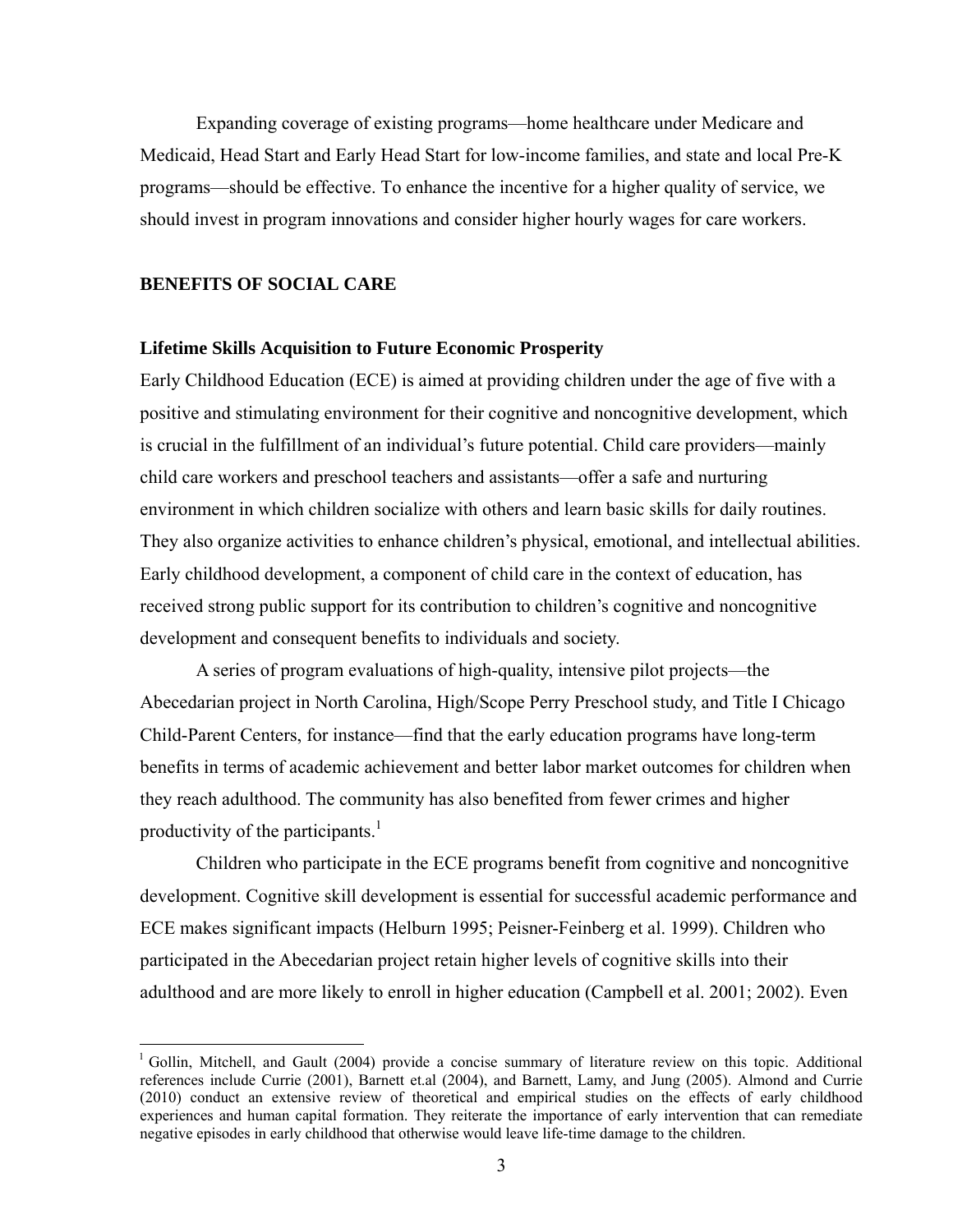the less intensive programs—High/Scope Perry Preschool and Title I Chicago Child-Parent Center—have significant impacts on children in terms of school achievement, test scores, and lower grade retention (Schweinhart, Barnes, and Weikart 1993; Barnett 1996). ECE has a lasting impact on children: At age 40, the participants of High/Scope Perry preschool programs are more likely to be employed (76 percent versus 62 percent) and have higher median annual earnings (\$20,800 versus \$15,300) than nonparticipants in the control group. The participants are also more likely to own homes (37 percent versus 28 percent), cars (82 percent versus 60 percent), and savings accounts (76 percent versus 50 percent). These indicators of economic well-being should be kept in mind when accounting for benefits of ECE in the long run.

Noncognitive skills—persistence, self-esteem, social skills, and other emotional and personal traits—are crucial in determining schooling, occupational choices, work experiences, and participation of adolescent risky behaviors (Heckman, Stixrud, and Urzua 2006; Heckman and Masterov 2007). They find that the impact of ECE lies in improving noncognitive skills, as much as cognitive skills, of children at an early age. They further claim that early intervention can mediate, and even prevent, the skill gaps for the children from disadvantaged families whose environment and parenting are less than conducive especially for noncognitive development.

The role of ECE as an economic development and growth strategy has been a subject of another stream of research. Dickens, Sawhill, and Tebbs (2006) claim that universal preschool investment would increase children's educational attainment, in other words, an increase in stock of human capital in the economy. The higher level of human capital in turn raises gross domestic product (GDP) and household income. Consequently, the increased income would generate more investment in human capital, which enforces the virtuous cycle of education and growth in the future. The overall impact of the investment is estimated to be an extra 3.5 percent growth in GDP by the year 2080, compared to their baseline projection. Bartik (2006) also presents similar simulation results for universal early education programs: ECE promotes higher educational attainment and consequent human capital that makes workforce more productive and employable. He compares this simulation to a case in which states use business development subsidies for economic development, and finds that universal ECE programs generate more long-term economic benefits than the subsidies in terms of earnings, job creation, gross domestic product, and government tax revenue. These long-term benefits come to realization in the long run as the more and better-educated workforce enters the labor market.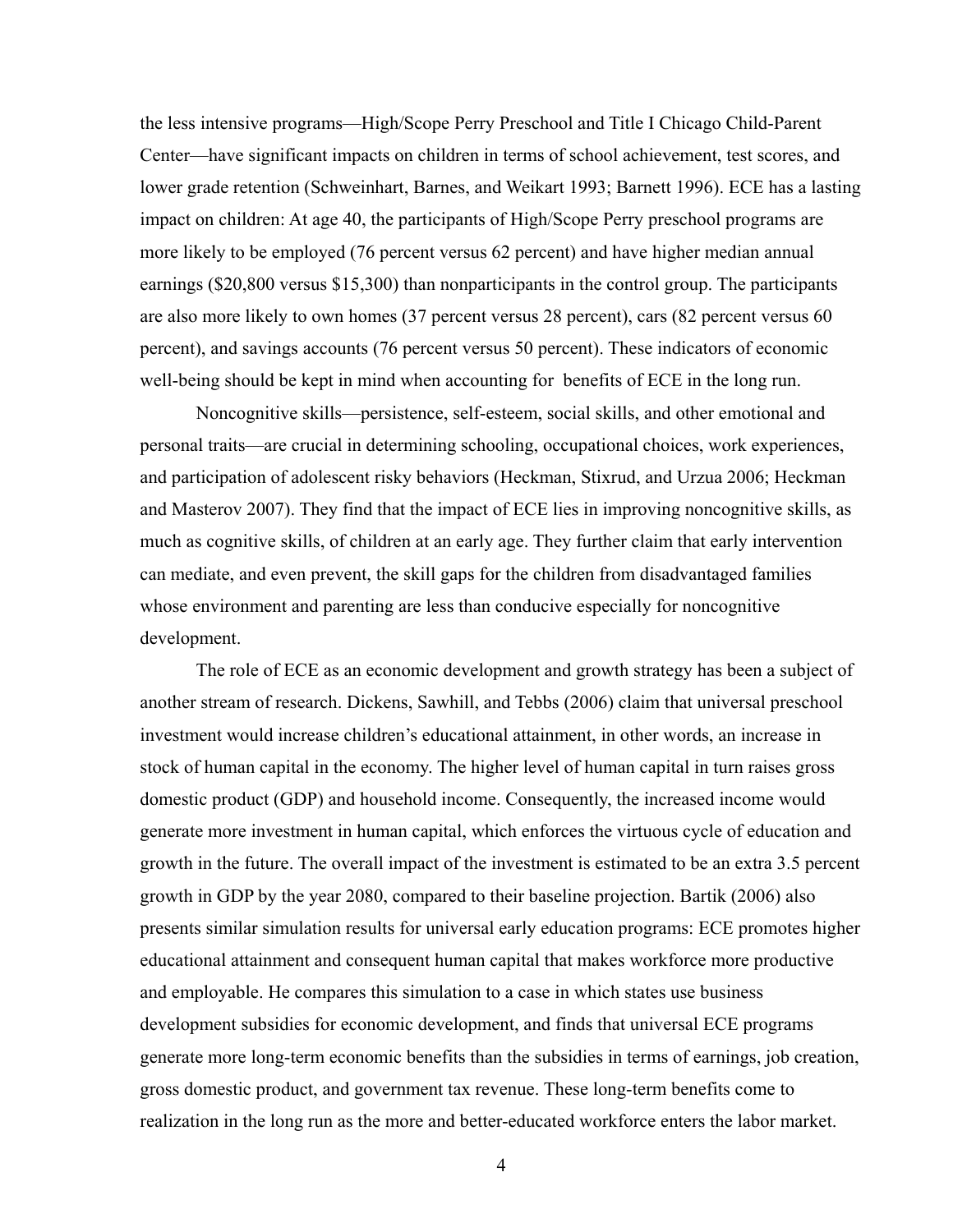Heckman (2011) further asserts that the advantage of early childhood development can reduce racial gaps in income level in the United States.

#### **Home-based Healthcare for the Elderly and Higher Satisfaction and Health Outcome**

Home-based healthcare services provide assistance to people with disabilities or chronic medical issues, the cognitively impaired, and older adults living in their own homes. They help patients with some basic medical care—monitoring patients' vital signs, administering medication, managing chronic conditions—under the direct supervision of a medical professional, such as a registered nurse or a patient's physician. The aides also assist with daily activities, exercise, and provide emotional support. The care enables patients to maintain individual freedom and an independent lifestyle and to cope with illness in a more familiar environment.

An estimated 1.46 million patients were receiving home care on a given day in 2007 with 315 days of mean length of service, and another one million patients were discharged from hospice care with 65 days of service on average, according to the National Home and Hospice Care Survey by the Center for Disease Control and Prevention. The Department of Health and Human Services projects that 27 million people will need some type of long-term care by 2050; of those the majority will receive home-based healthcare and hospice care (Caffrey et al. 2011).

Functional independence is a key goal of geriatric healthcare, and providing care in the home provides an environment to achieve goals that are not available in the office settings (Duffy 2010, p.348). It is also true for younger, disabled people with long-term health issues. The sense of independence, personal comfort, and social inclusion with family and community enhances the emotional quality of life of patients, as well as caregivers. To improve the quality of life of patients and their families is the goal of hospice care. Hospice care focuses on managing symptoms, alleviating physical and emotional sufferings, and assisting end-of-life decision-making. The vast literature on palliative care finds significant improvement in the quality of life of those who receive end-of-life care.

The vast literature on gerontology and palliative care finds home-based healthcare to improve medical outcome and quality of life of both patients and family caregivers. Among various studies on the topic, Hughes et al. (2000) find that home-based primary care with support from a team of nurses, social workers and physicians improves health-related quality of life— especially emotional, social function and mental health—of patients and their caregivers.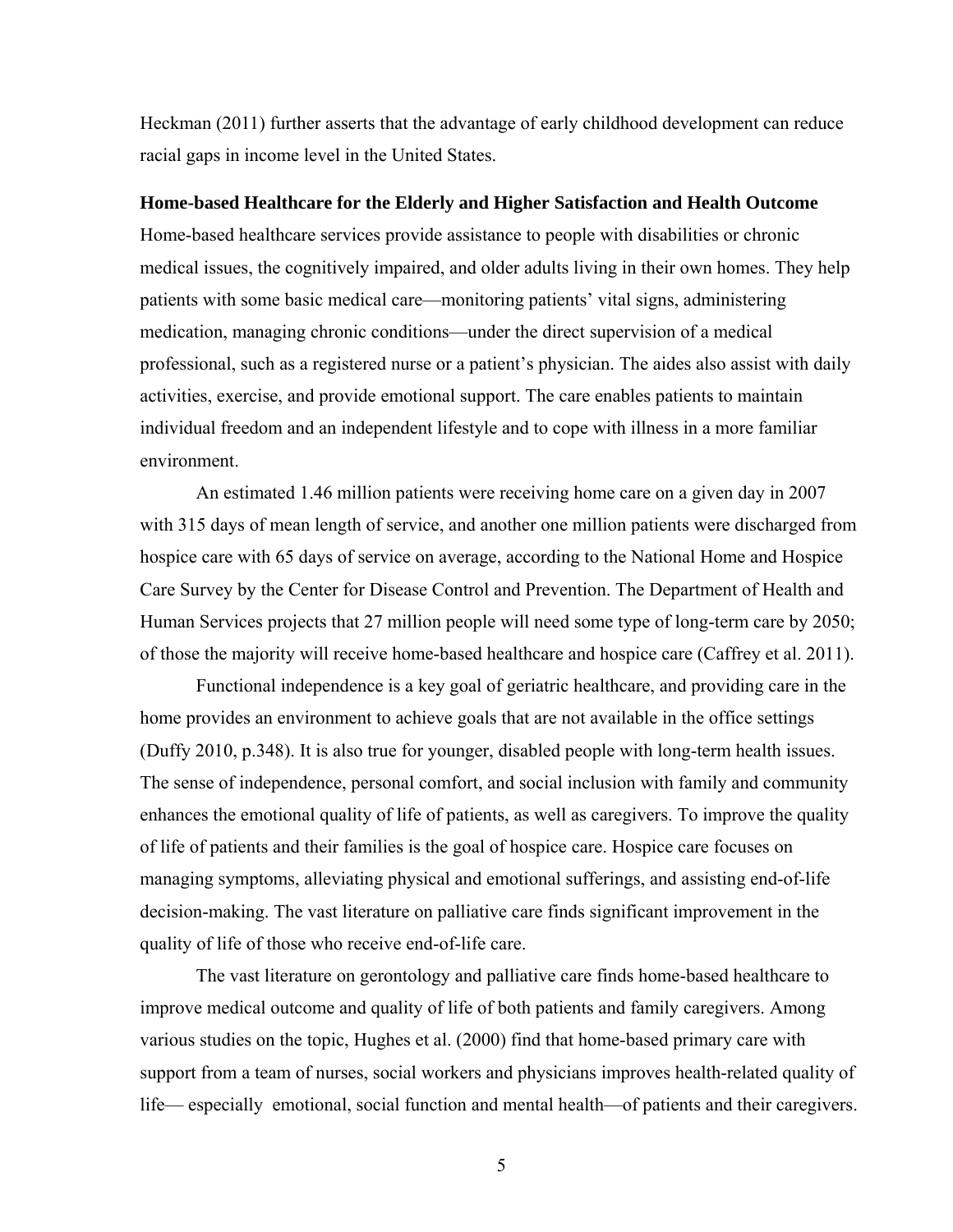It also effectively reduces objective and subjective care burdens. Home-based palliative care has become a popular care option for terminally-ill patients. Brumley, Enguidanos, and Cherin (2003) and Peters and Sellick (2006) find that home-based care offers a higher quality of life through perceived control over their illness and depression, and significantly fewer emergency room visits and hospitalization.

External assistance for management of home-based care with a carefully designed individualized care plan and regular monitoring improves quality of care. In a randomized trial, Counsell et al. (2006) find that a home-based geriatric care management system developing individualized care plans and monitoring low-income elderly patients yields better health status, greater functional independence at home, fewer emergency room visits and hospitalizations, and fewer nursing home days. In their subsequent study, Counsell et al. (2007) measure more detailed medical outcomes, including social functioning and mental health, and find significant improvement for the treatment group compared to the controlled group. The psychological quality of life of the treated seniors has improved significantly as well. The evaluation of randomized trials on indirect assistance to home-based care finds that the managed home care improves the quality of life of both patients and caregivers (Hughes et al. 2000; Counsell et al. 2007). The indirect assistance involves a team of nurses, social workers, therapists, and primary physicians that monitors and devises a right care regime and contingent plans for acute care.

## **Quality of Life of Family Caregivers**

#### *Early Childhood Development: Mothers' Paid Work Participation*

One way to recognize the positive impacts of social care on the quality of living is to recognize the well-being of unpaid family caregivers. The early education programs relieve some of the care burdens of parents, especially mothers. The relief translates into increasing labor market participation of mothers with young children or under public assistance (Kimmel 1995; Powell 1997; Blau and Tekin 2007; Lefebvre and Merrigan 2008). Universal ECE through social care may reduce the wage penalty for motherhood that Budig and England (2001) found in the National Longitudinal Survey of Youth. The economic empowerment from the increased participation and higher wage warrants the improvement in quality of life for mothers.

#### *Home-based Care: Lowering Physical and Psychological Care Burdens*

Physical and psychological burdens of caring for medically-challenged elderly at home are substantial and most of us are bound to meet the challenges sooner or later. An estimated 36.5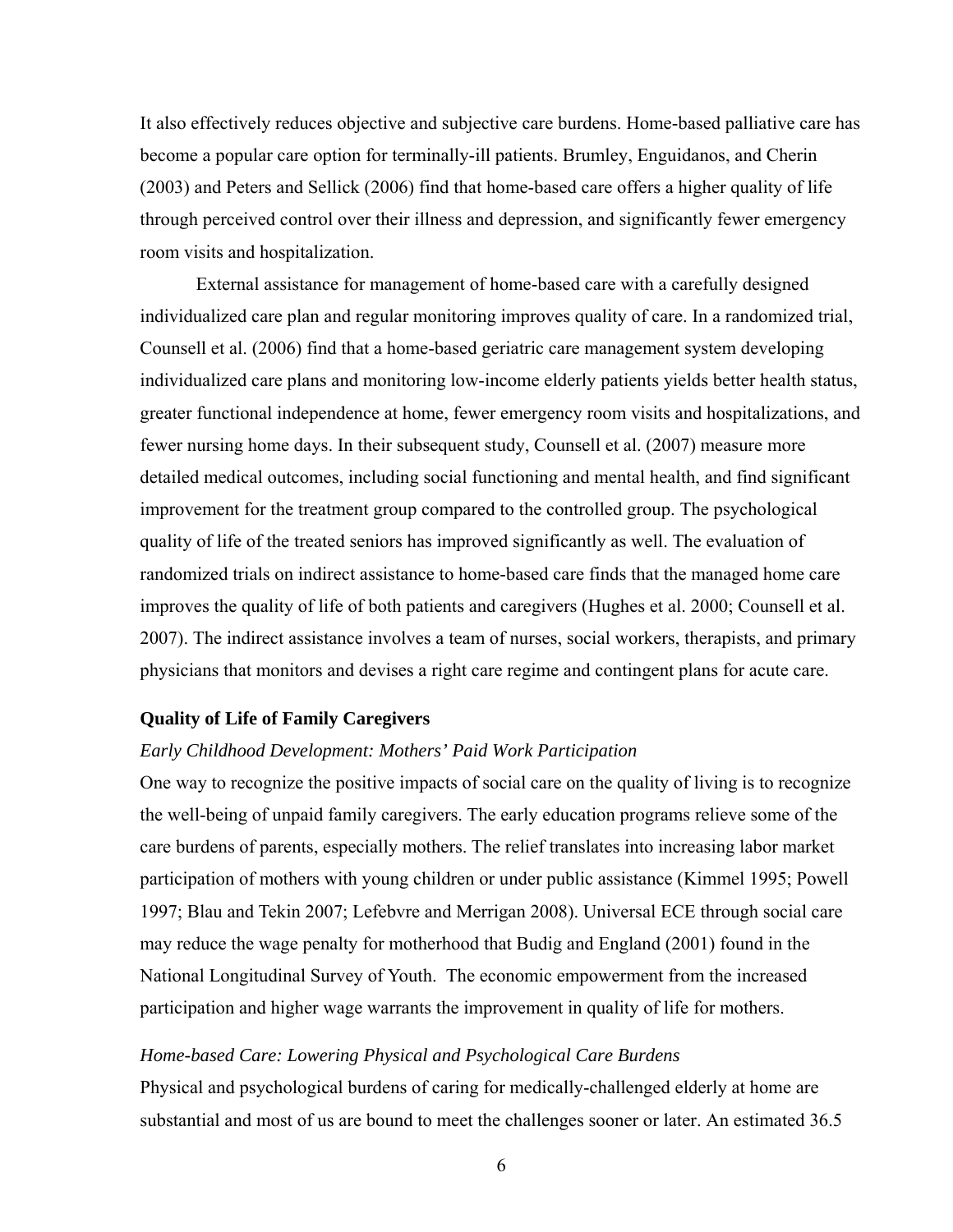million out of 112.6 million households have at least one unpaid family caregiver within the last twelve months, according to the Caregiving in the U.S. survey.<sup>2</sup> The survey reveals that women (66 percent) are predominantly caregivers with an average age of 48 years old, caring for people over 50 years old (72 percent of care receivers). On average, caregiving has been ongoing for 4.6 years; 31 percent of caregivers have been caring for their loved ones for five years or more. The caregivers spend 20.4 hours a week on average, with 26 percent spending over 20 hours a week. The burden of care, measured by care time and number of care activities regarding daily living, is high for 32 percent of caregivers. The main reason for care needs are old age (12 percent), Alzheimer's or dementia (10 percent), mental/emotional illness (7 percent), followed by cancer, heart disease, and stroke, among others, based on the caregivers' reports (NAC 2009).

Gerontology and psychogeriatrics literature have studied extensively the physical and emotional burden—higher levels of anxiety and depression, and anticipatory grief during caregiving—of care for elderly disabled patients (Hughes et al. 2000; Stuckey et al. 1996). Farfan-Portet et al. (2010) find that informal caring burdens coupled with formal employment can harm the caregivers' general health. NAC (2009) reports that 17 percent of caregivers reported worsening health as a result of caregiving, and the longer the caregiving goes on, the more likely the person's health deteriorates. Alzheimer's and dementia are particularly devastating to caregivers (Meuser and Marwit 2001; Pinquart and Sörenson 2003; Cooper, Balamurali, and Livingston 2007). Stress from caregiving negatively influences other areas of daily life of caregivers (Aneshensel et al. 1995). The emotional stress of caregiving is prevalent: three in ten caregivers consider their situation highly stressful (NAC 2009). The social isolation from intense care burden is another stressor for caregivers.

Care responsibilities disrupt caregivers' paid work schedule and sometimes leads to exit from the labor market. Spouses of patients with Alzheimer's disease are more likely to quit paid work (10.6 percent) due to care responsibilities than other caregiving spouses (4 percent), even with coverage of long-term care insurance (MetLife 2006b). NAC (2009) finds that among 70 percent of caregivers who were employed at some time when they were caregiving, two-thirds experienced disruptions in their regular work schedule; one in five took a leave of absence; 12 percent gave up working entirely or chose early retirement. The disruption from unpaid family care also costs employers dearly. MetLife (2006a) reports that over 7 million full-time,

<sup>&</sup>lt;sup>2</sup> An estimated 65.7 million people in the United States have served as unpaid family caregivers to an adult or a child. The National Alliance for Caregiving (NAC) in collaboration with AARP conducted the survey, funded by the MetLife foundation. The 2009 survey is the third of its series, following 1997 and 2004 studies.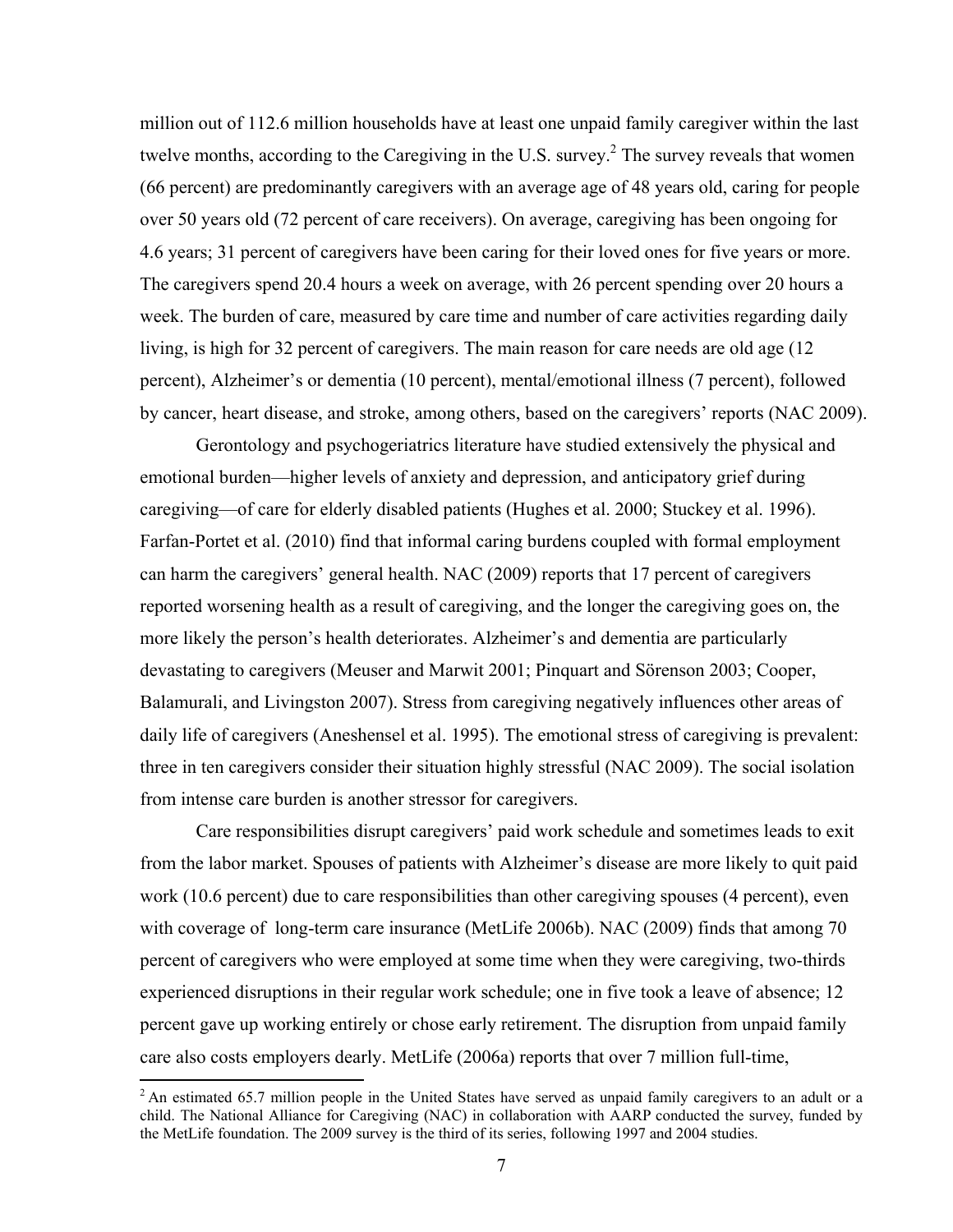employed caregivers provide "intense" care and experience various types of paid work disruptions. And the conservative estimated cost to employers is \$17.1 billion in the United States a year.<sup>3</sup>

Active intervention and assistance, in particular home care services, can reduce the care burden. Family intervention—a combination of direct care provision, family therapy, and assistance with information and organizing outside care—is found to be an effective method to reduce the care burden of patients with Alzheimer's disease (Marriott et al. 2000; Gitlin et al. 2003; Sörensen, Pinquart, and Duberstein 2002). The community-based services—in-home help and adult daycare—lower the stress of caregiving as well (Gaugler et al. 2005). In particular, use of home care and respite services effectively reduce caregivers' burdens and improves quality of life (Kumamoto, Arai, and Zarit 2006; Lund, Wright, and Caserta 2005).

#### **GAPS IN DEMAND AND SUPPLY OF SOCIAL CARE**

#### **Early Childhood Development: More Than a Third**

Hidden demand for early childhood development services is larger than officially recognized. One way to estimate this demand is by counting the number of child care providers other than formal paid child care workers, including unpaid care by relatives: There are 1.9 non-parental, paid and unpaid care givers for every paid care workers captured in the official survey (Burton et.al. 2002; Warner 2009). According to the National Household Education Surveys Program of 2005, sixty percent of children under the age of five have at least one weekly non-parental care arrangement. Among those who have the arrangements, 60 percent participate in center-based care, 35 percent in relative care, and 22 percent in non-relative care (Iruka and Carver 2006).<sup>4</sup> For over 2 million 3- and 4-year-olds from poor families in the bottom fifth, over a third of them are not enrolled in any center-based program (Haskins and Barnett 2010). International comparison puts the current situation into perspective. The enrollment in center-based care is below the Organization for Economic Co-operation and Development (OECD) average of 77 percent, which puts the United States among the bottom six (OECD 2011).

 $\overline{a}$ 

 $3$  In terms of time commitment, the intense caregiving takes 12 to 87 hours per week. A broader measure, including caregivers of all levels of burden, estimates the costs to employers at \$33.6 billion. The base prices are median salary or wages of men and women, and applied to the number of full-time, employed caregivers, whose full-time paid work are disrupted in the form of absenteeism, unpaid leave, reduced work hours, and/or permanent leave. Note that under the equal pay principle, the costs would be even higher, as women tend to be the primary caregivers. 4 <sup>4</sup> The sum is greater than 100 percent because some children have multiple care arrangements.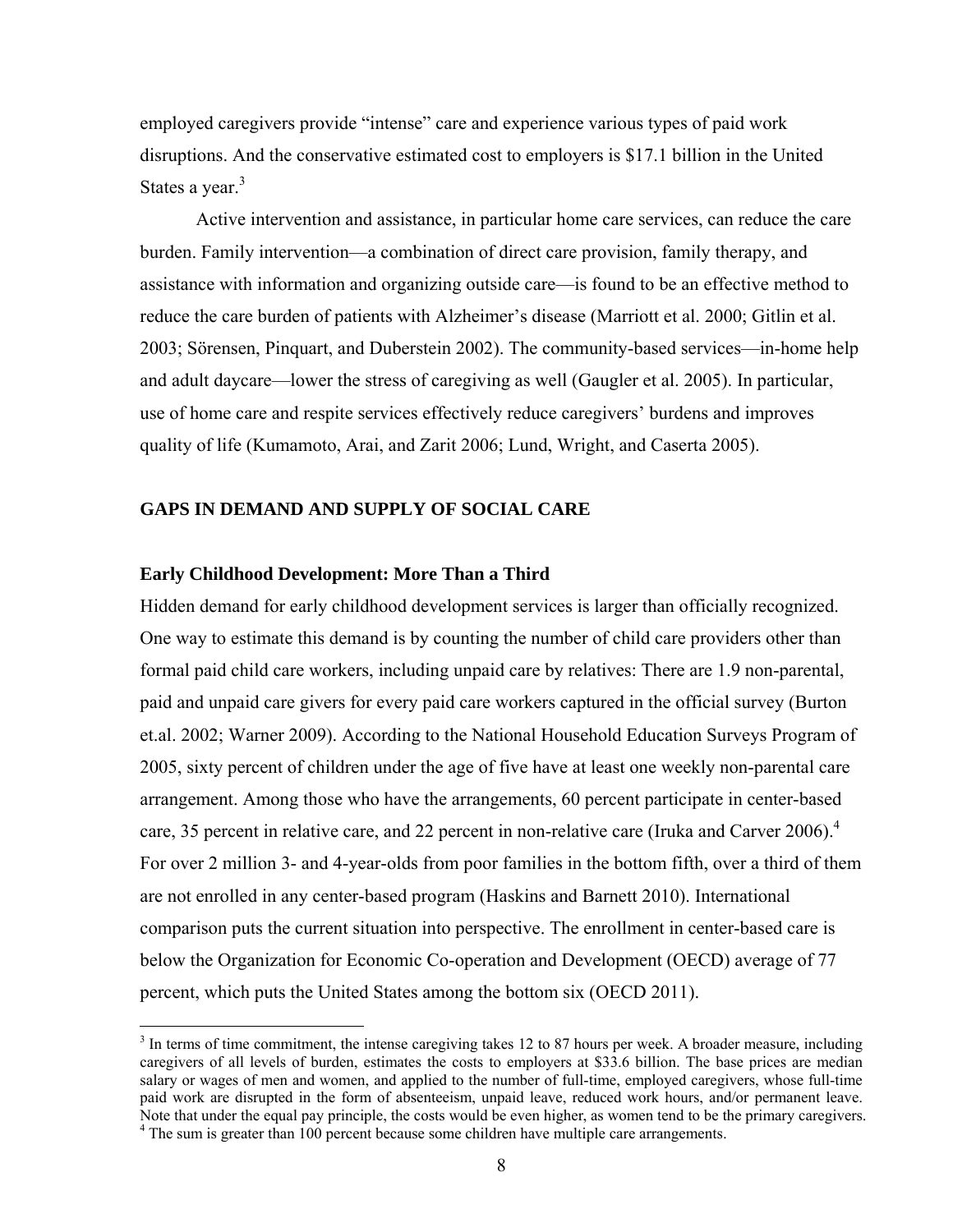The financial burden of care is also distributed unequally: an average family below the poverty level spends 29.2 percent of their income, while a typical family above 200 percent of the poverty level spends only 8.3 percent on child care, according to the Survey of Income and Program Participation by the U.S. Census Bureau in 2006. Even with federal and state subsidies and grants, child care expenditure is a large financial burden to many families.

## **Home-based Care: Aging Population**

Demand for home-based care is rapidly increasing as baby boomers are aging and advanced medical technologies are extending the life expectancy of disabled and chronic patients. By 2050, an estimated 27 million people will need some type of long-term care (Department of Health and Human Services 2003). According to the National Home Health Aide Survey (NHHAS), $5$  almost 1.46 million people were receiving care in 2007 and 7.2 million people had received care and been discharged in 2000. $6$  Over 14,000 agencies are in the business of recruiting and training caregivers and serving patients.<sup>7</sup> The home healthcare and aide workers provide over 70 percent of the paid long-term medical care and personal assistance. Over \$58 billion—or 2.76 percent of the national health expenditure—was spent on home health service in 2006.<sup>8</sup> Medicare and Medicaid cover the bulk of total home healthcare service payments, 37 and 19 percent respectively, according to National Association for Home Care and Hospice (NAHH 2008). Home healthcare accounts for 3.9 percent of Medicare spending in 2006 and 16.3 percent of Medicaid expenditures in 2004.<sup>9</sup> Nonetheless, it is individual effort that contributes the most to care: family, friends, and other volunteers cover 57 percent (36 percent by informal care and 21 percent by out-of-pocket payments) of long-term care responsibilities for the elderly (CBO 2004). Medicare and Medicaid pick up 38 percent of total costs, followed by private insurance (3 percent) and other (2 percent).

## **How to Fill the Gaps**

 $\overline{a}$ 

Administration of investment in expanding social care does not require an equal expansion of

 $<sup>5</sup>$  The 2007 survey collected data only on current care recipients. The previous surveys, from 1996 through 2000,</sup> show 7.2 to 7.7 million discharges. Given this trend, it is reasonable to assume 7 million discharges in 2007. Trend tables from the survey are available from the National Center for Health Statistics at

http://www.cdc.gov/nchs/nhhcs/nhhcs\_patient\_trends.htm (last accessed on September 30, 2011)

 $\overline{6}$  According to the 1996, 1998, and 2000 surveys, the annualized discharge numbers are between 7.2 to 7.7 million. It seems reasonable to assume that the discharge number in 2007 would be around 7 million.

 $<sup>7</sup>$  The number includes hospice care agencies that may or may not provide home health care in addition.</sup>

<sup>&</sup>lt;sup>8</sup> In 2008, expenditure on home healthcare exceeded \$65 billion, according to Centers for Medicare and Medicaid Services.

<sup>&</sup>lt;sup>9</sup> See National Association for Home Care and Hospice (2008) for more information.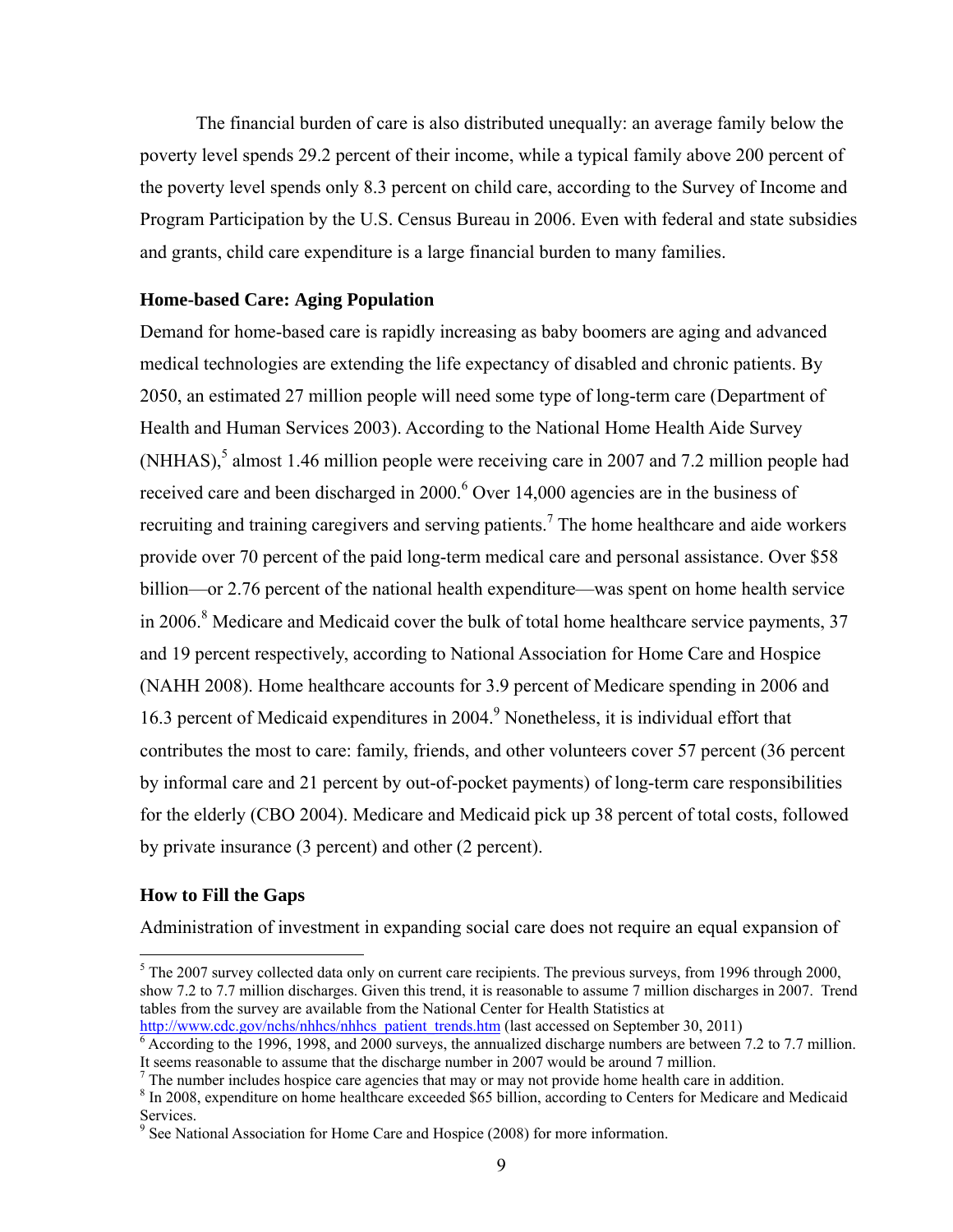government size, nor a novel approach to channel the funds through the system. The delivery systems are already organized and administered by federal, state, and local governments through Head Start/Early Head Start, Pre-K programs, and various home-based care organizations that qualify for reimbursement from Medicare and Medicaid. Scaling up implicates the increase in enrollment into the care system as well as the extension of the coverage period and spending cap on the services. The current cap of 100 days of services under Medicare is far below the average length of home-base care. The expansion does not entail compromises on the quality of care or skill mismatch of newly hired workers. Skill requirements and training time may not be as onerous as that for some construction-related jobs. A good deal of physical stamina and aptitude for care for others may be enough to begin with. Then, through on-the-job training with a current child development associate degree and/or home health aide certification, concerns for high quality care could be addressed. Scaling up service delivery would not overwhelm the system or require extra federal scrutiny. Concerns about fraud and abuse of funds for Medicaid and Medicare have already attracted the government's due diligence with successful enforcement under the newly enacted Affordable Care Act.

Public expenditure on child care and early education programs in the United States is less than 0.4 percent GDP, which puts the country in twenty-seventh out of 37 developed countries (OECD 2011). Even for early education programs alone (0.25 percent), we are not doing any better. There is certainly room for the government's support and initiative.

#### **CURRENT WORKERS IN THE CARE SECTOR**

The child care and early childhood development providers in the industry are mainly preschool teachers (35 percent of total wage and salary jobs in the industry), child care workers (30 percent), and preschool teacher assistants (14 percent) (BLS 2009a). The median age of the providers is 38 and 19 percent of them are 24 years or younger, whereas the median age of all workers in the economy is 45 and only 13 percent of them are 24 or younger. The age composition of the care providers suggests that the occupation may serve as one of the entry jobs for the young and low-skilled population. Education requirements for Pre-K programs, federal Head Start and Early Head Start, and private fee-based programs vary by state, from a high school diploma with Child Development Associate (CDA) degree to a college degree in early childhood education. Family child care providers, in particular in small-scale, informal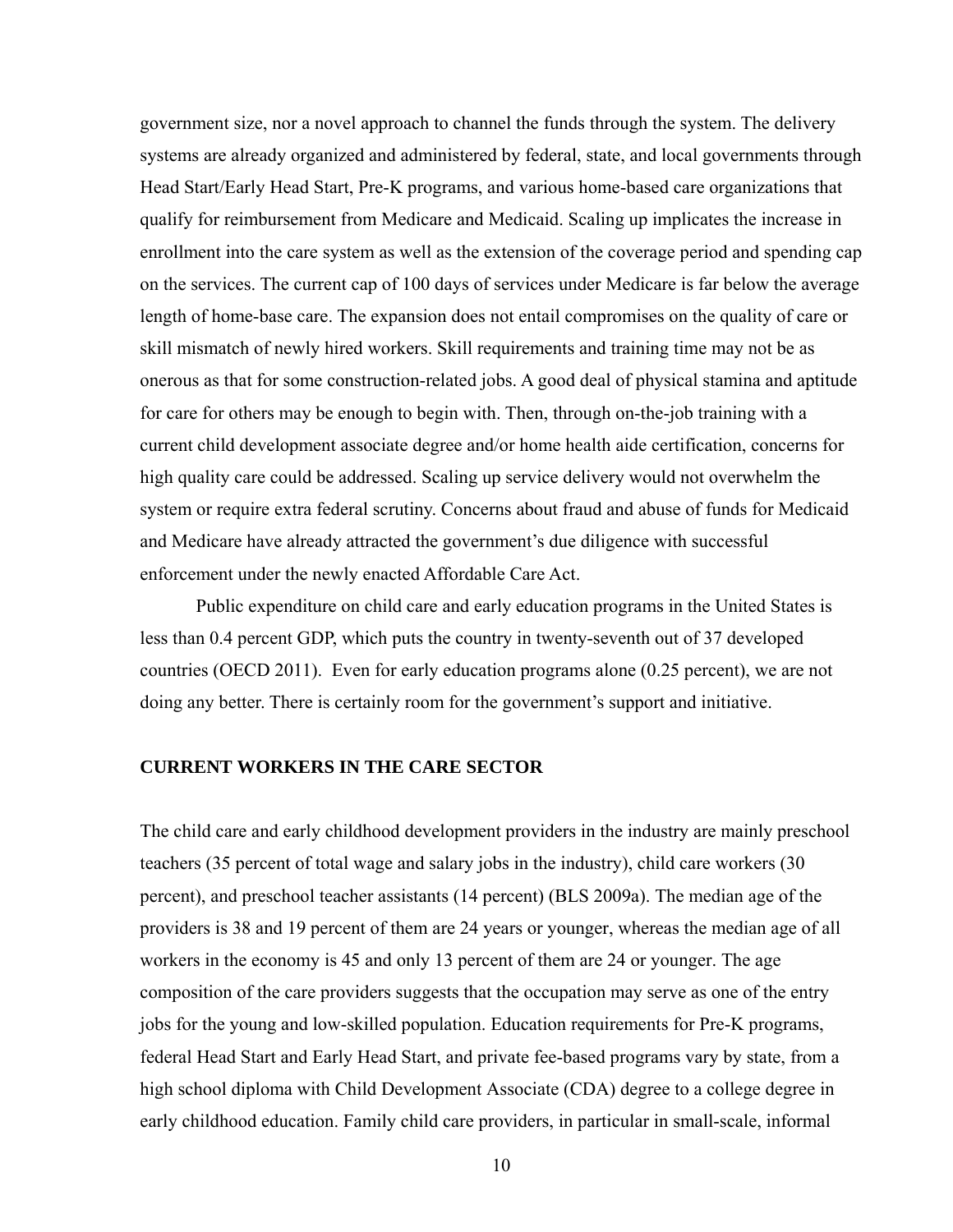settings, are not under state or federal regulation. The average hourly wage in the industry is \$11.32, lower than the overall private industry average of \$18.08. Median annual wages range from \$17,440 for child care workers, \$22,120 for preschool teachers, and up to \$37,270 for preschool directors (BLS 2009b). The lower-than-average weekly earnings of \$345, compared to \$608 overall in the private industry, imply that many providers work on a part-time basis. Overall, 25 percent of the workers (15 percent for preschool teachers and 30 percent for child care workers) are from families whose total income falls below 150 percent of the official poverty line, of which 9.5 percent received food stamps in the year 2008.<sup>10</sup>

Low-skilled women have dominated the workforce—88 percent of total care workers (paraprofessionals)—in the home healthcare provision. The average age in the sector is 41 years old. Most are minority (52 percent), especially African American women (30 percent), while recent immigrants make up the other 21 percent of the workforce; 43 percent of the workers are employed part-time in a given year (PHI 2009). No education requirements exist for these jobs, although those who work for an agency receiving Medicare and Medicaid reimbursements are required to pass competency tests or state certification programs with a minimum of 75 hours of training. Fifty-eight percent of workers hold high school diplomas or less. The mean hourly wage of home health aides was \$10.31 in May 2008 and \$21,440 per year. Over 25 percent of the workers have incomes below 150 percent of the official poverty line and almost 16 percent of them received food stamps in 2008 (King et.al 2009). Low wage rates may contribute in part to the poor economic status of the workers, but it is also true that many workers come from poor households. Thus, it is hard to establish a causal relationship between low wages and poverty among the workers.

The expansion of service delivery would directly create demand for more preschool teachers and paraprofessionals. Increased demand for material and services to expand the social care sector generates more job opportunities indirectly in the rest of the economy. Taking it a step further, there are distributional consequences depending on who would receive jobs and how much they are likely to earn. In the following section, we discuss the methodology used for the analysis.

 $\overline{a}$ 

<sup>&</sup>lt;sup>10</sup> The estimates are based on a preliminary analysis of the 2009 Annual Social and Economic Supplement of the Current Population Survey (ASEC), compiled and harmonized by King et.al (2009) at the Minnesota Population Center.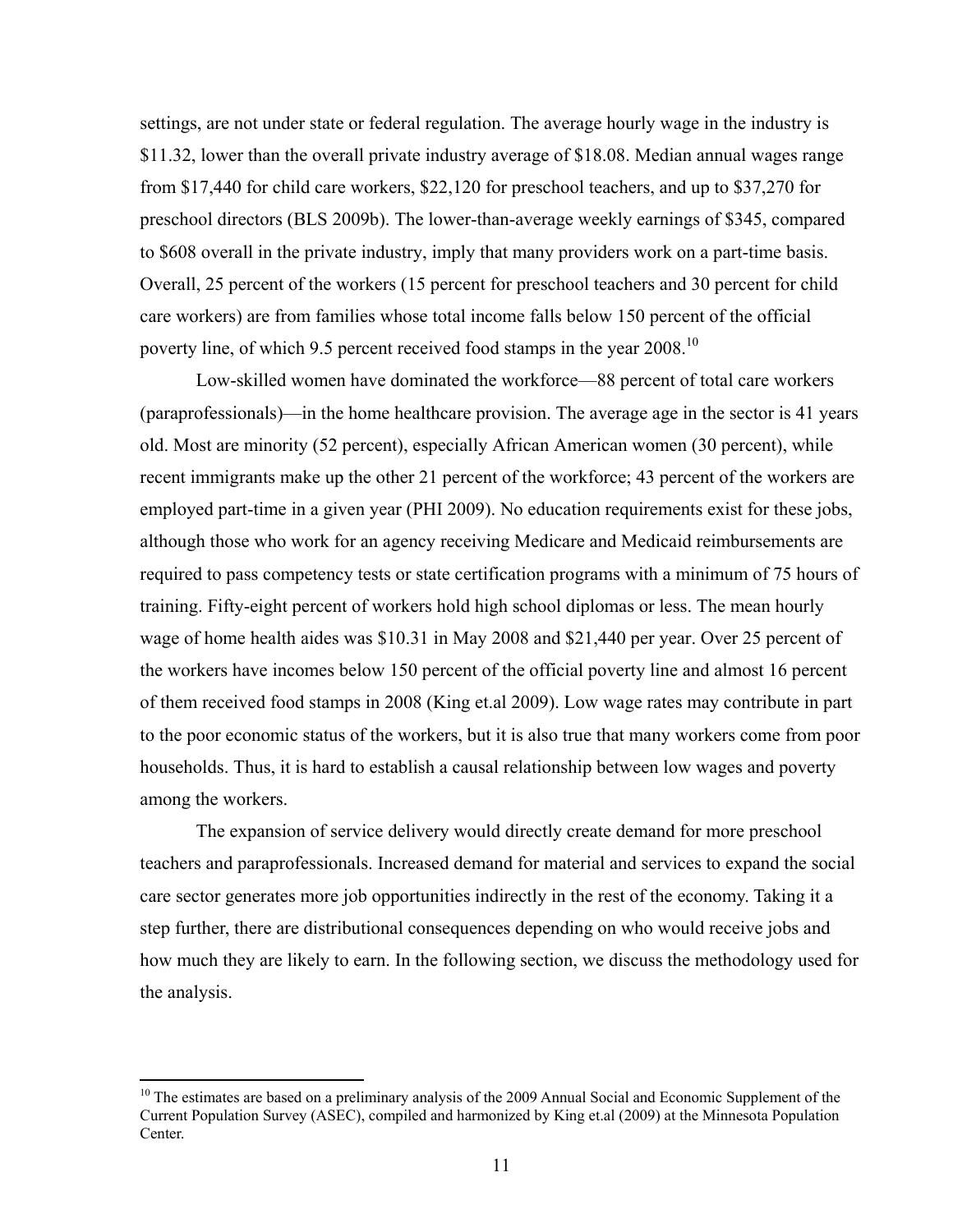## **METHODOLOGY**

To analyze the employment impact of our proposed intervention we combine two different quantitative methods; at the macro level we make use of input-output analysis and at the micro level we employ a microsimulation model, as described in Antonopoulos et al. (2010). Inputoutput analysis allows for calculation of aggregate changes in employment by industry and occupation, while the microsimulation, based on propensity-score matching, distributes these jobs by matching them to individuals who are most likely to occupy them based on nationally representative survey data. Once we assign jobs, we impute earnings to those individuals who receive a new job, based on their gender, age, marital status, family structure, and industry and occupation assigned to them.

Our policy simulation assumes an investment of \$50 billion on projects that increase social care provisioning. Divided equally between home-based healthcare and early childhood development for children under the age of five, this amount is equivalent to one half of the total gross output of the two industries combined in 2006. The amount may not be enough to make the services entitlements. It is rather an approximate figure that seems a reasonable figure to start with. The injection of funds into the relevant private sectors, not into general government, reflects the current mechanism for the bulk of service delivery. In other words, although centers that act as service providers must meet certain state-level criteria, these entities are private.

In the following sections, we analyze the results from two case studies on employment, income distribution, and poverty reduction.

## **EMPLOYMENT AND INCOME DISTRIBUTION**

We analyze the numbers and types of jobs created by social sector expansion, and compare it to the case of infrastructure construction. The care expansion generates more jobs, twice as many as infrastructure construction, and 90 percent of the new jobs are likely to go to women. Disadvantaged workers are more likely to find jobs under the investment in social care than in infrastructure. The labor intensity and composition of workers in the care sector attributes to the findings. Distribution of the new jobs implicates distribution of income from the new jobs. We find "pro-poor" nature of social sector expansion.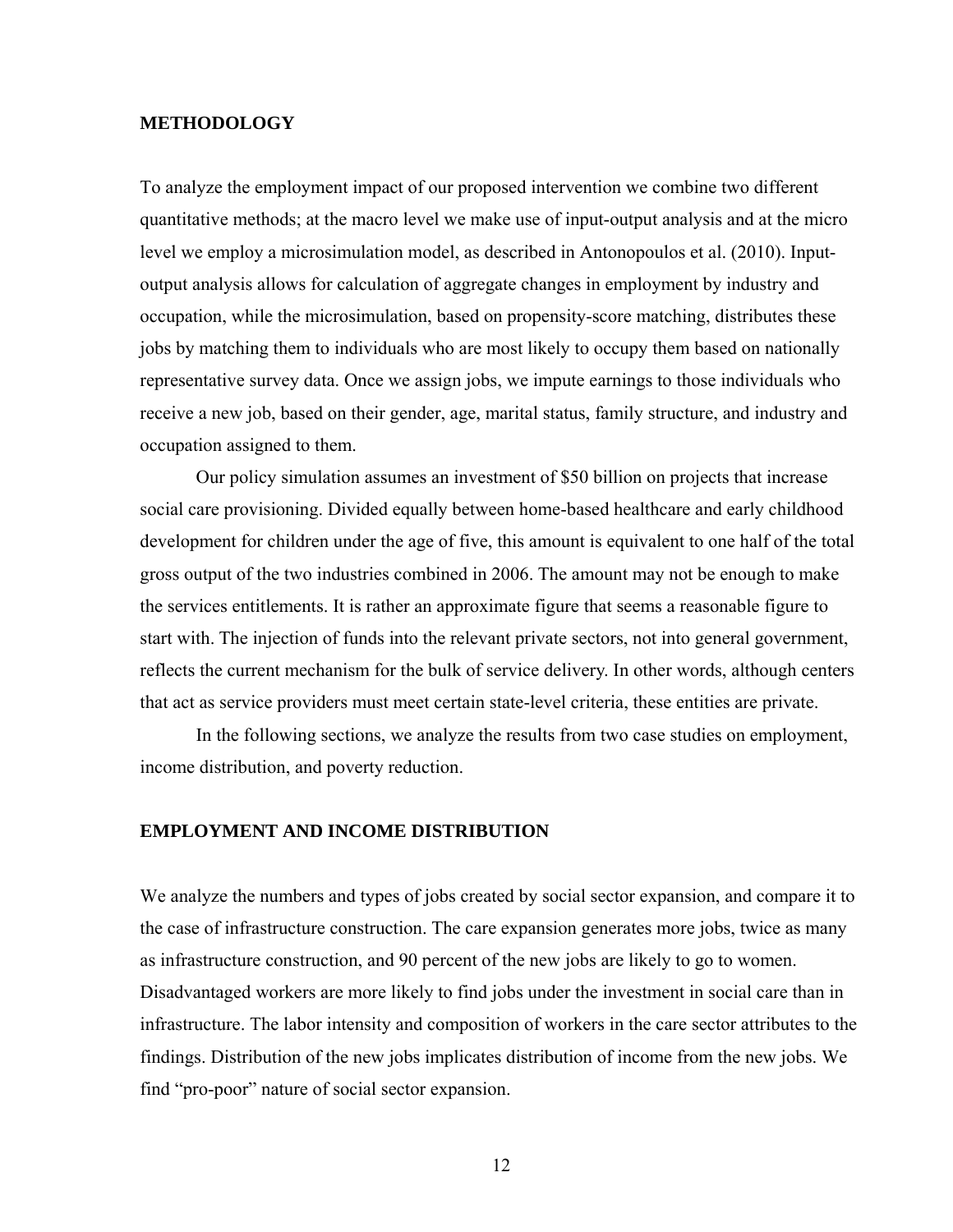#### **Employment Creation and Distribution**

A 50 percent expansion of the social care sector—early childhood education and home-based care for elderly and chronically ill patients—in terms of gross output in 2006, equivalent to \$50 billion, generates approximately 1.2 million jobs in the economy, of which 8 out of 10 new jobs (956,082 out of 1,186,342) are within the care sector, as shown in Table 1. The same level of expansion in infrastructure construction and maintenance yields half a million jobs, with 6 out of 10 new jobs (345,955 out of 555,942) in the construction sector.

| <b>Industry</b>                    | <b>Social Care</b> | <b>Infrastructure</b> |
|------------------------------------|--------------------|-----------------------|
| Agriculture                        | 2,928              | 1,969                 |
| Mining                             | 520                | 2,463                 |
| <b>Utilities</b>                   | 773                | 1,808                 |
| Construction                       | 4,489              | 345,955               |
| Manufacturing                      | 16,797             | 46,402                |
| Wholesale                          | 7,139              | 11,421                |
| Retail                             | 4,432              | 36,628                |
| Transportation and Warehousing     | 7,020              | 12,715                |
| Information                        | 4,989              | 4,312                 |
| Financial and Real Estate services | 13,621             | 11,474                |
| Professional and Business services | 57,672             | 55,675                |
| Education                          | 688                | 719                   |
| Healthcare and Social Assistance   | 21,046             | 675                   |
| Social Care                        | 956,082            | 107                   |
| Leisure and Hospitality            | 15,650             | 6,509                 |
| Other services                     | 3,113              | 5,009                 |
| Government                         | 69,384             | 12,099                |
| Total                              | 1,186,342          | 555,942               |

**Table 1. Total Employment Distribution Across Industries**

*Source*: Antonopoulos et al. (2010)

Table 2 depicts the job distribution in absolute numbers and shares by various characteristics of the workers hired, including the unemployed and some people out of the labor force for reasons other than retirement or illness. A microsimulation based on propensity-score matching is used to assign the new jobs by matching potential workers' socioeconomic characteristics to the job openings. The gender composition of job assignments shows almost exact inverse ratios between social care and construction. Over 90 percent of jobs go to women in social sector investment, as more than 80 percent of jobs are created within the sector. On the other hand, infrastructure construction generates over 88 percent of jobs for men, as most jobs (almost 71 percent) are created in male-dominated industries—construction and manufacturing. The decomposition of job assignments by educational attainment highlights the greater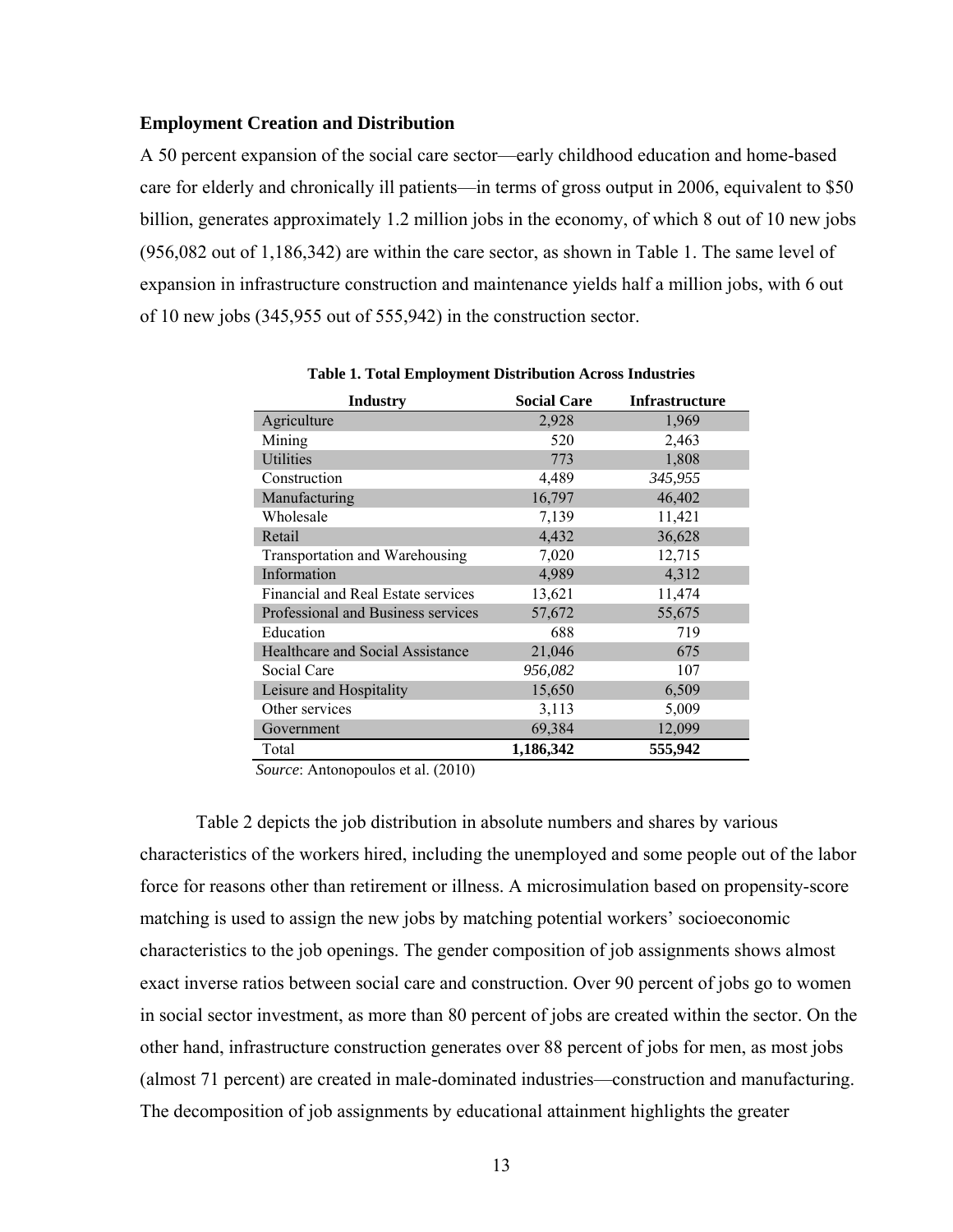inclusiveness of social care investment. Over 42 percent of jobs generated by the latter go to people with less than a high school diploma, compared to only 14 percent of jobs created by the infrastructure investment for this most disadvantaged group in the labor market. In the infrastructure case, the majority of jobs (62.6 percent) are assigned to workers with high school diplomas. This fact is largely driven by the construction-related jobs typically held by men with high school diplomas. Although social care investment more highly favors the group with less than a high school diploma, it also provides more opportunities to people with at least some higher education than does infrastructure investment (31.1 to 23.4 percent, respectively). This reflects the certificate requirement for preschool teachers and certain child care providers that are under state or federal regulations for reimbursement purposes. On the other hand, infrastructure investment raises the demand for engineers and architects, jobs the Standard Occupational Classification system identifies as a part of the "professional and business services industry and professional occupations." Typically, these occupations require a college-degree level of education, which accounts for the job assignment—in our simulation—to highereducation attainment groups.

The inclusive nature of social care investment is further reinforced by the job assignment by household annual income. Forty-five percent of jobs go to workers from households with income below the fourth decile (approximately \$39,000 a year). Home health aides, who comprise one of the major occupation groups in social care, are mainly women from lowincome households: 45 percent of the workers are from households under 200 percent of the federal poverty line.<sup>11</sup> The social care expansion thus aids those workers specifically. The infrastructure case, on the other hand, provides one half of the jobs created to workers from the middle-income group.

 $\overline{a}$ 

<sup>&</sup>lt;sup>11</sup> It is not clear whether the low skill requirements of care work attracts unskilled workers from low-income households or the low wage rates of care work cause workers to be in low-income households. It may be jointly determined, and thus a direction of causality is hard to establish.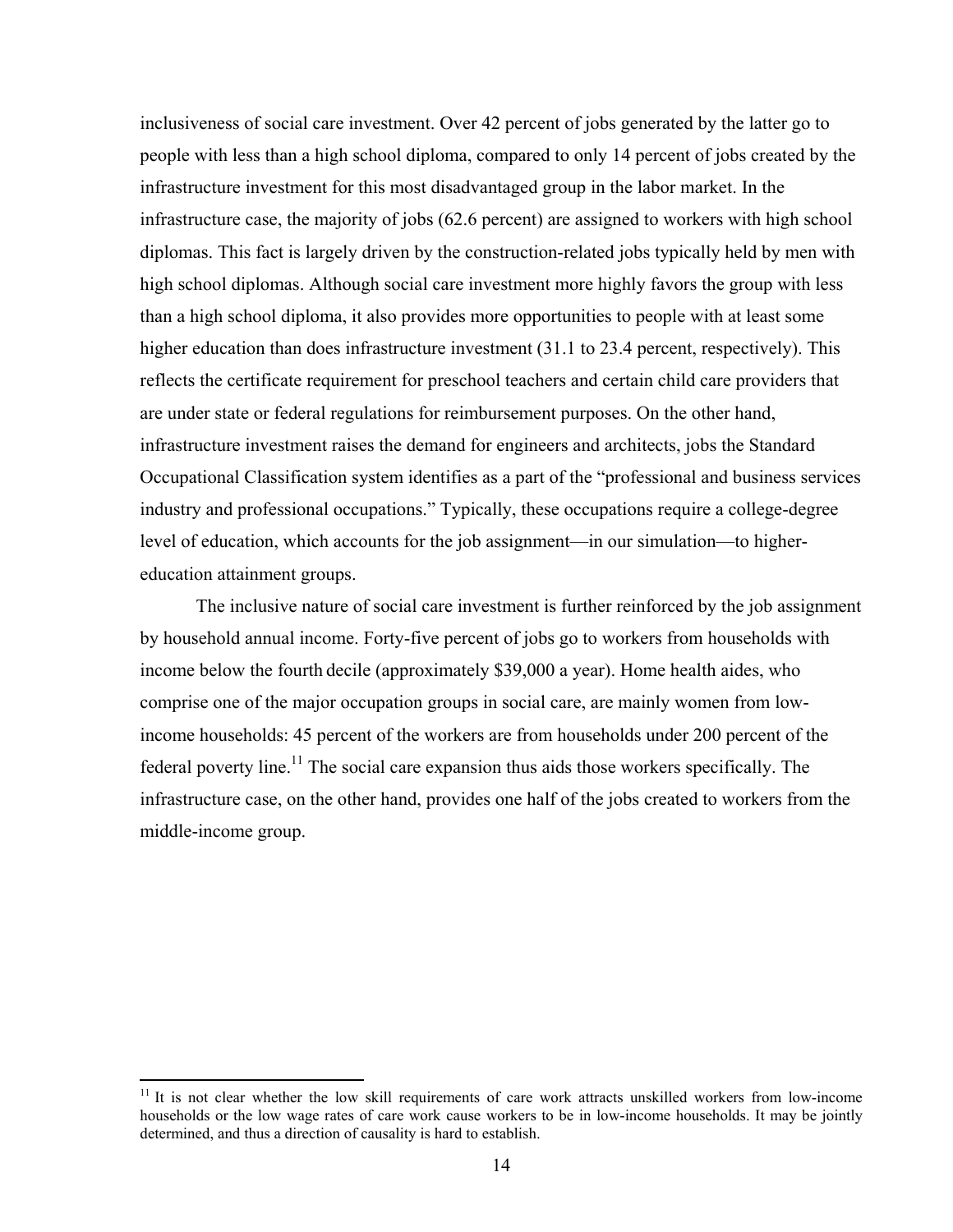| <b>Social Care</b> | <b>Jobs Assigned</b> |         | <b>Infrastructure</b> | <b>Jobs Assigned</b> |         |
|--------------------|----------------------|---------|-----------------------|----------------------|---------|
|                    | Number               | Percent |                       | Number               | Percent |
| Gender             |                      |         | Gender                |                      |         |
| Male               | 116,525              | 9.9     | Male                  | 489,814              |         |
| Female             | 1,059,401            | 90.1    | Female                | 63,051               |         |
| Education          |                      |         | Education             |                      |         |
| Less than HS       | 500,959              | 42.6    | Less than HS          | 77,482               |         |
| HS Grad            | 308,810              | 26.3    | HS Grad               | 345,897              |         |
| Some College       | 196,407              | 16.7    | Some College          | 46,609               |         |
| College Grad       | 169,750              | 14.4    | College Grad          | 82,877               |         |
| <b>HH</b> Income   |                      |         | <b>HH</b> Income      |                      |         |
| $1st - 4th$ decile | 530,763              | 45.1    | $1st - 4th$ decile    | 194,915              |         |
| $5th - 8th$ decile | 395,846              | 33.7    | $5th - 8th$ decile    | 279,438              |         |
| $9th-10th$ decile  | 249,330              | 21.2    | $9th-10th$ decile     | 78,516               |         |
| <b>Total</b>       | 1,175,939            | 100.0   | <b>Total</b>          | 552.869              |         |

#### **Table 2. Distribution of Jobs Created by Social Care and Infrastructure**

Source: Antonopoulos et al. (2010)

## **Impacts on Income Distribution**

Tables 3a and 3b show the changes in individual median and mean earnings of those who are assigned jobs in social care and infrastructure construction. The comparison highlights the disparate distributional impacts of the two investments. It is noteworthy to mention that the mean-to-median earnings ratio decreases as the level of educational attainment increases among workers. It is more so for workers in social care than in infrastructure construction, which is indicative of the stronger equalizing effect of social care investment.

Workers with less than a high school diploma tend to benefit the most in relative terms from both of the simulated investments compared to workers with higher levels of educational attainment. Their median and mean earnings increase the most among all the groups. Infrastructure construction turns out to raise earnings of the least educated workers more than social care investment does. The result is attributable to much higher hourly wage rates of construction workers—\$21.87 on average within the industry (BLS 2009c). Even unskilled construction laborers earn more than \$14.30 per hour, significantly more than the \$11.30 per hour that a preschool teacher earns on average. For the least-educated workers in social care, exante median earnings (\$3,120) are less than half of mean earnings (\$7,641), which suggests a highly skewed distribution of the least educated workers along their earnings level. Thus, the likely outcome of the social care investment would be close to the median earnings change for the workers.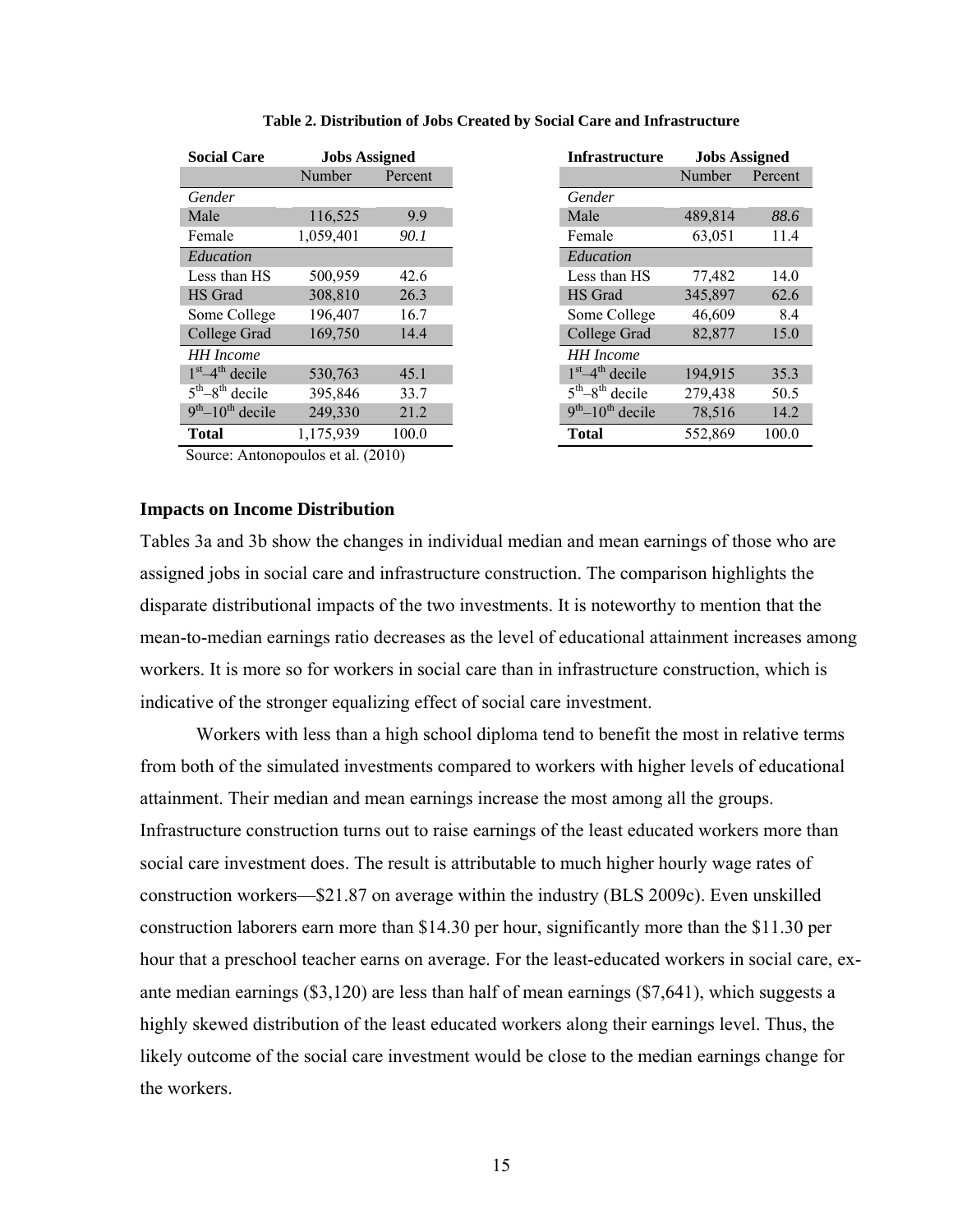|                    |               | <b>Social Care</b> |        | <b>Infrastructure</b> |        |        |  |
|--------------------|---------------|--------------------|--------|-----------------------|--------|--------|--|
| <b>Education</b>   | <b>Before</b> | After              | Change | <b>Before</b>         | After  | Change |  |
|                    |               |                    | $(\%)$ |                       |        | $(\%)$ |  |
| Less than HS       | 3,120         | 7,000              | 124.4  | 7,000                 | 17,000 | 142.9  |  |
| HS Grad            | 15,000        | 26,500             | 76.7   | 18,000                | 30,000 | 66.7   |  |
| Some college       | 14,000        | 30,000             | 114.3  | 15,000                | 30,002 | 100.0  |  |
| College Grad       | 26,000        | 55,000             | 111.5  | 28,000                | 52,000 | 85.7   |  |
| <b>Income</b>      |               |                    |        |                       |        |        |  |
| $1st - 4th$ decile | 7,000         | 22,029             | 214.7  | 8,060                 | 27,500 | 241.2  |  |
| $5th-8th$ decile   | 20,000        | 30,000             | 50.0   | 22,000                | 33,000 | 50.0   |  |
| $9th-10th$ decile  | 30,000        | 34,002             | 13.3   | 35,000                | 38,000 | 8.6    |  |

#### **Table 3a. Changes in Median Earnings by Individual**

Source: Antonopoulos et al. (2010)

| Table 50. Changes in inteal Earnings by Individual |               |                    |        |                       |        |        |  |
|----------------------------------------------------|---------------|--------------------|--------|-----------------------|--------|--------|--|
|                                                    |               | <b>Social Care</b> |        | <b>Infrastructure</b> |        |        |  |
| <b>Education</b>                                   | <b>Before</b> | After              | Change | <b>Before</b>         | After  | Change |  |
|                                                    |               |                    | $(\%)$ |                       |        | $(\%)$ |  |
| Less than HS                                       | 7,641         | 12,893             | 68.7   | 11,583                | 21,900 | 89.1   |  |
| HS Grad                                            | 21,654        | 31,382             | 44.9   | 23,163                | 35,304 | 52.4   |  |
| Some college                                       | 22,950        | 33,169             | 44.5   | 23,994                | 33,960 | 41.5   |  |
| College Grad                                       | 44,475        | 67,694             | 52.2   | 45,693                | 69,284 | 51.6   |  |
| <b>Income</b>                                      |               |                    |        |                       |        |        |  |
| $1st - 4th$ decile                                 | 9,940         | 29,862             | 200.4  | 10,863                | 33,787 | 211.0  |  |
| $5th-8th$ decile                                   | 23,503        | 40,183             | 71.0   | 25,227                | 43,875 | 73.9   |  |
| $9th-10th$ decile                                  | 50,810        | 46,903             | $-7.7$ | 55,879                | 51,569 | $-7.7$ |  |

# **Table 3b. Changes in Mean Earnings by Individual**

Source: Antonopoulos et al. (2010)

For workers with higher educational attainment (some college or more), social care investment appears to raise median earnings relatively more than infrastructure construction investment does. The occupational composition of the jobs created by social care investment may explain the difference: the sector hires more managers and professionals than infrastructure, and these jobs, unlike the lower-skilled occupations, usually offer wages comparable to similar jobs in the construction sector. Thus, social care investment appears to be more beneficial to highly educated workers than to those with the least education in terms of earnings. But one should note that social care investment generates many more jobs for workers with less than a high school diploma (500,959) than does infrastructure construction (77,482).

Workers from the poorest households (first through fourth) definitely receive the largest jump in earnings: a more than 200 percent increase in all measures from both types of investment. The very low initial earnings of the group are attributable to the jump. Earnings for workers from middle-income households (fifth through eighth) increase by more than 50 percent, and the infrastructure investment seems to be a slightly better investment for that group. Workers from high-income households (ninth through tenth) show a moderate gain in median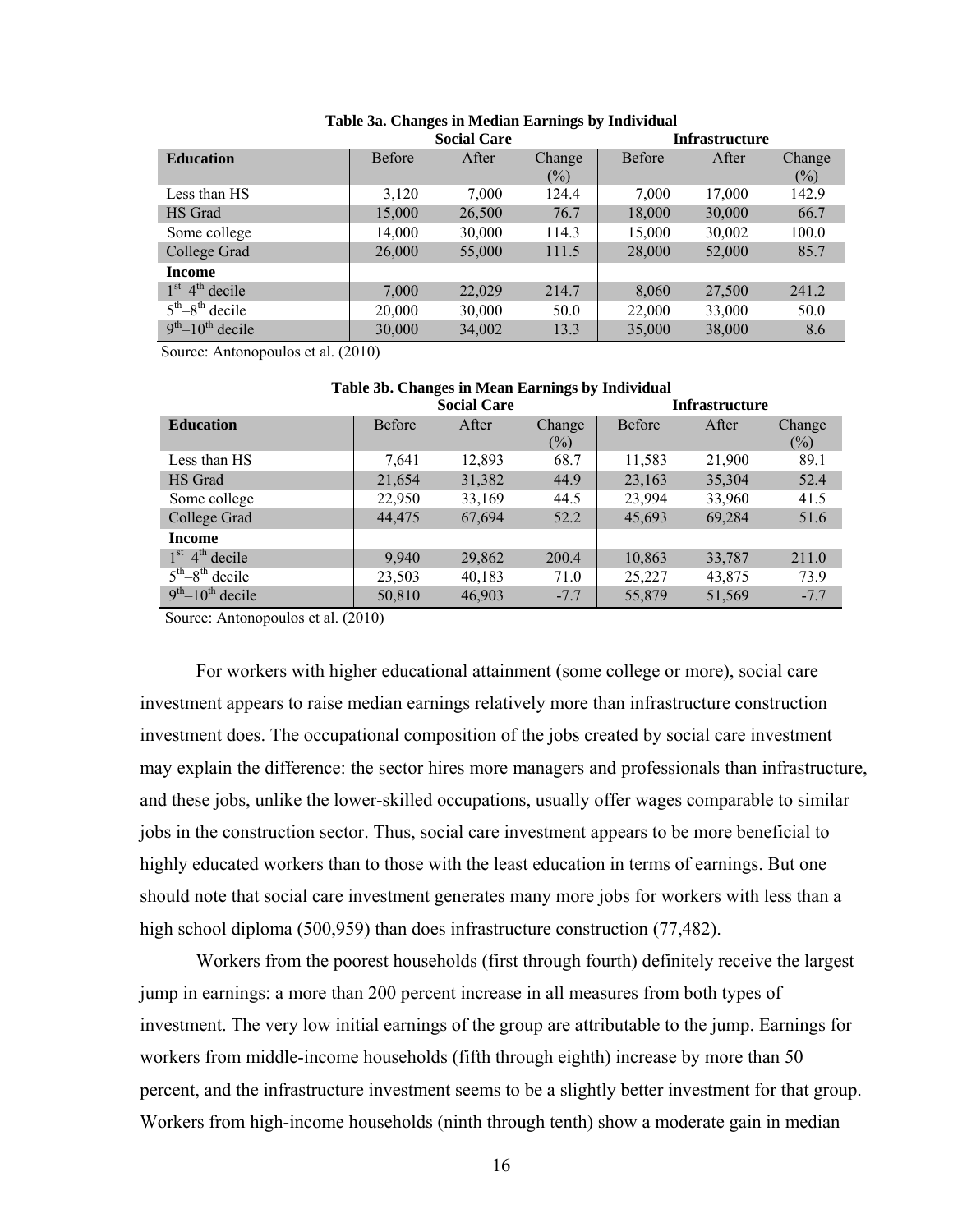earnings but a moderate loss in mean earnings. This result implies that earnings from their new jobs are below the earnings from their previous jobs. It may be indicative of a downward transition of some of the newly hired workers from the high-income groups. Again, the infrastructure investment raises the earnings of all groups more than the social care investment does, simply due to relatively higher wage rates in construction industries.

## **DISCUSSION**

We review how social care enhances the quality of life of individuals receiving and giving care: through better lifetime economic well-being, improved health and satisfaction, and lowering care burdens that leads to stronger attachment to paid work and lower stress of care. These benefits also spill over to society and result in economic growth and savings in public safety and healthcare system. These findings from the literature support the notion of "social care"—public provision of care services to young children, elderly and disabled—and the meaningful expansion of services to improve the quality of life, especially in times of prolonged recession.

The hidden and increasing demand for the services echoes the need for expanding the public provision. Over a third of young children under the age of four from poor families are not enrolled in any center-based program. A majority of the absent children stay at home during the critical time period in which they build the skills that could change their future trajectory of well-being. A growing population of aging baby boomers implicates excess demand of homebased healthcare that may not be met under the current trend of growth in the care industry. The multitude of suffering of caring for sick family members is likely to degrade the quality of life of many more family caregivers.

We propose expanding current public care systems of federal, state, and local programs—Head Start, Early Head Start, and Pre-K, and Medicare and Medicaid long-term care coverage. The expansion does not necessarily entail an enlarged bureaucratic structure. Governments–federal, state, and local–all have their organizational and administrative systems in place through Medicare, Medicaid, Head Start and Early Head Start, and the Child Care and Development Fund. Scaling up the federal funding to these programs would be a good start.

The survey of care workforce reveals that women, especially minorities and immigrants from poor households, are likely to benefit from the newly created jobs in the care sector. We conduct policy simulations of social care and infrastructure investments and compare the job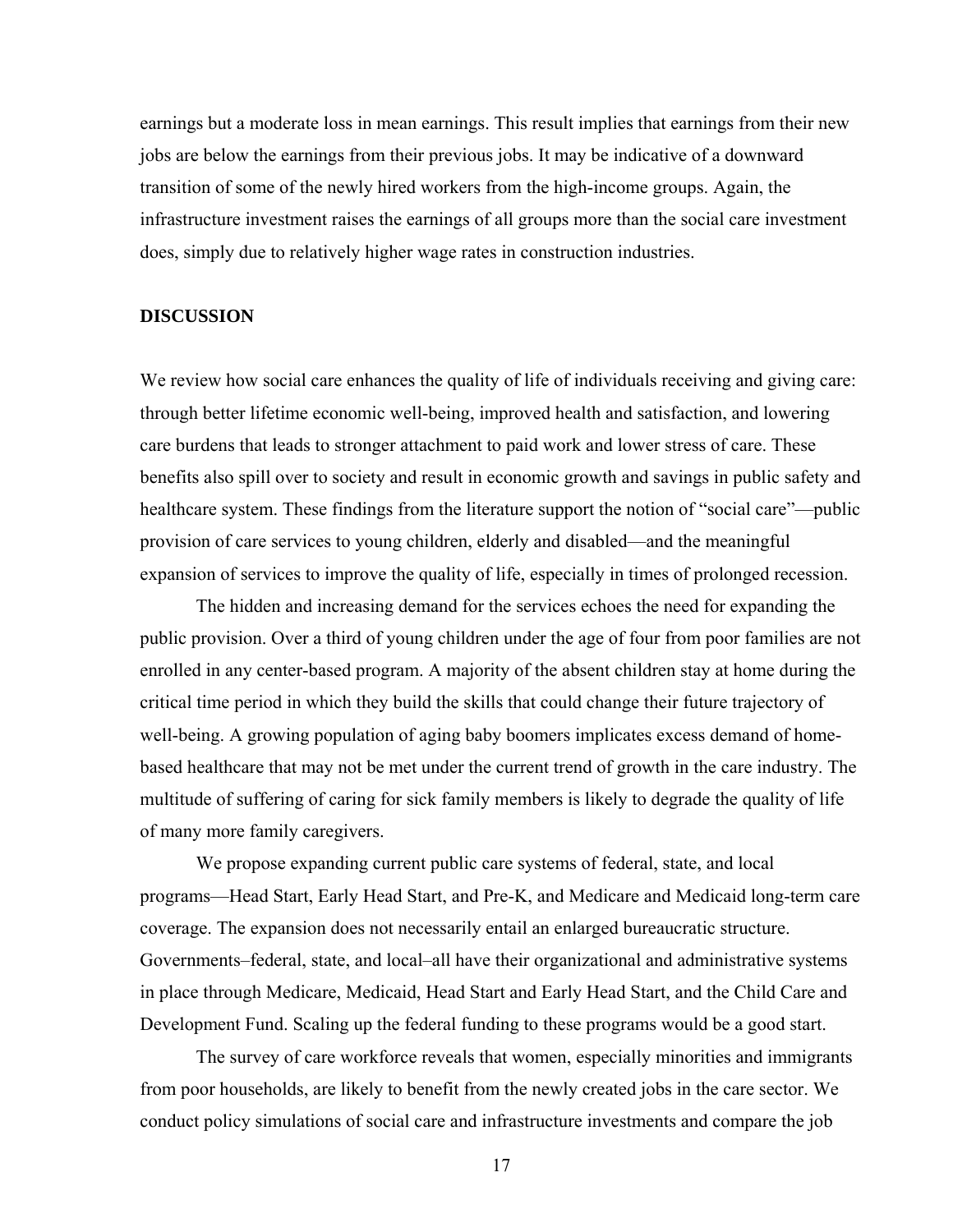creation potentials and distributional consequences. We find that investment in social care provision can generate twice as many jobs as infrastructure construction. At the same time, the jobs created by social care investments are more beneficial for women, the less-educated, and the poor than those created by infrastructure investment: more jobs are likely to be taken by people from disadvantaged groups and the marginal impacts on earnings are highest for them as well. Even within the poor households, the care sector is more likely to hire workers from the lower end of the income scale than the construction sector is, based on the ex-ante median and mean earnings data for the workers. Social care investment would be an effective policy to address the expected increase in household poverty through long-term unemployment and forced premature retirement from the long "Great Recession." Improvement in the quality of life for all participants in social care and society as a whole seems worth more than what it would cost—a profitable social proposition.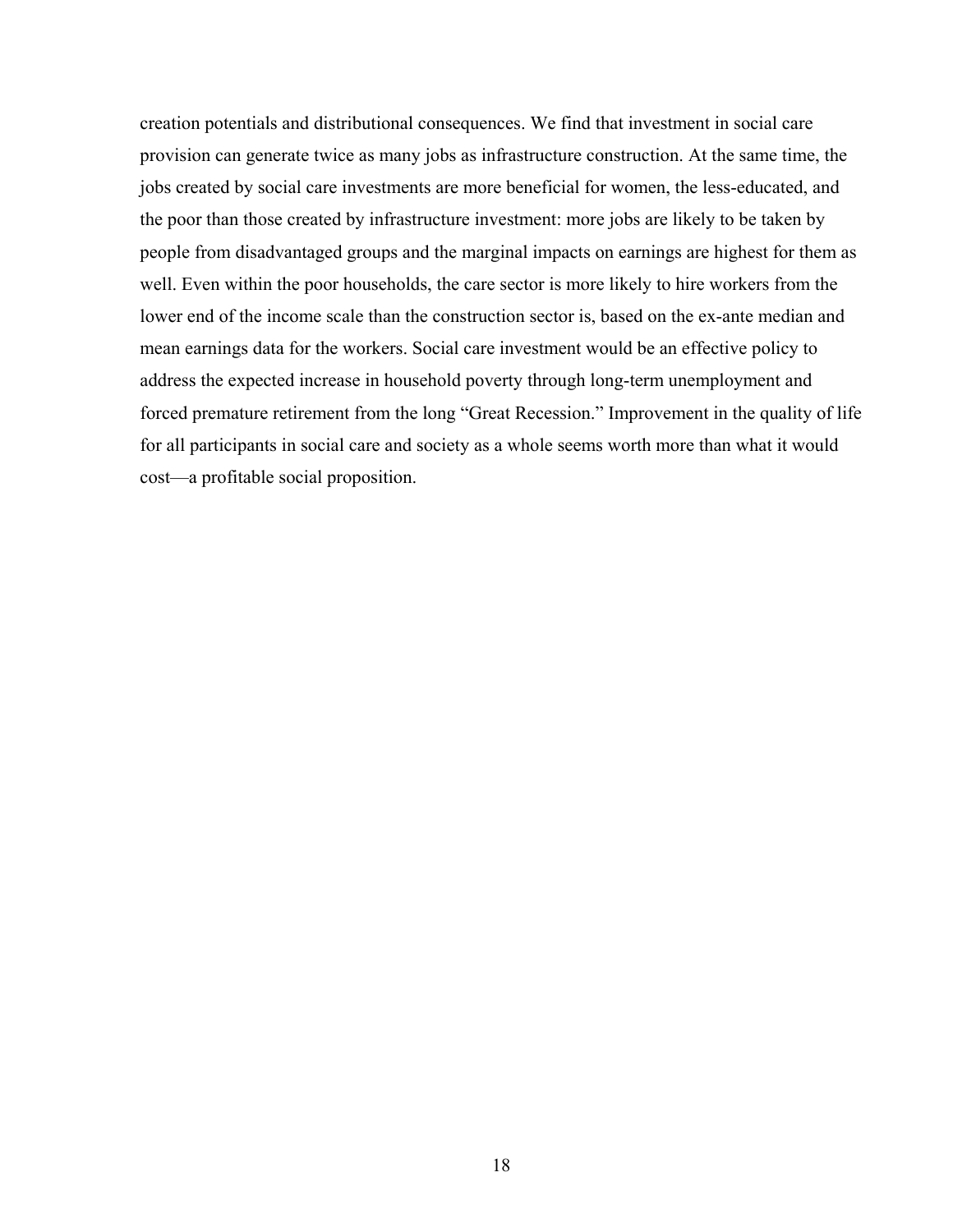#### **REFERENCES**

- Almond, Douglas and Janet Currie. 2010. "Human Capital Development before Age Five." NBER Working Paper 15827. Cambridge, MA: National Bureau of Economic Research.
- Aneshensel, C.S., L.I. Pearlin, J.T. Mullan, S.H. Zarit, and C.J. Whitlatch. 1995. *Profiles in caregiving: The unexpected career*. San Diego: Academic Press.
- Antonopoulos, Rania, Kijong Kim, Thomas Masterson, and Ajit Zacharias. 2010. "Investing in Care: A Strategy for Effective and Equitable Job Creation." Working Paper 610. Annandale-On-Hudson, NY: Levy Economics Institute of Bard College.
- Barnett, W.S. 1996. *Lives in the balance: Age-27 benefit-cost analysis of the High/Scope Perry Preschool Program* (Monographs of the High/Scope Educational Research Foundation, 11). Ypsilanti, MI: High/Scope Press.
- Barnett, W.S., J.T. Hustedt, K.B. Robin, and K.L. Schulman. 2004. *The State of Preschool: 2004 State Preschool Yearbook*. New Brunswick, NJ: National Institute for Early Education Research.
- Barnett, W.S., C. Lamy, and K. Jung. 2005. *The Effects of State Prekindergarten Programs on Young Children's School Readiness in Five States*. New Brunswick, NJ: National Institute for Early Education Research.
- Bartik, Timothy J. 2006. *Taking Preschool Education Seriously as an Economic Development Program: Effects on Jobs and Earnings of State Residents Compared to Traditional Economic Development Programs*. Research Report. Kalamazoo, MI: W.E. Upjohn Institute for Employment Research.
- Blau, David and Erdal Tekin. 2007. "The Determinants and Consequences of Child care Subsidies for Single Mothers in the USA." *Journal of Population Economics* 20 (4): 719–741.
- Bianchi, Suzanne. 2004. "Gender and time: The subtle revolution in American family life." Paper presented at the Health and Society Scholars Program, University of Pennsylvania.
- Bianchi, Suzanne, Melissa Milkie, Liana Sayer, and John Robinson. 2000. "Is anyone doing the housework? Trends in the gender division of household labor." *Social Forces* 79: 191– 228.
- Budig, Michelle J., and Paula England. 2001. "The Wage Penalty for Motherhood." *American Sociological Review* 66 (2): 204−225.
- Bureau of Labor Statistics (BLS). 2009a. "Career Guide to Industries, 2010-2011 Edition." U.S. Bureau of Labor Statistics Office of Occupational Statistics and Employment Projections. Washington, DC.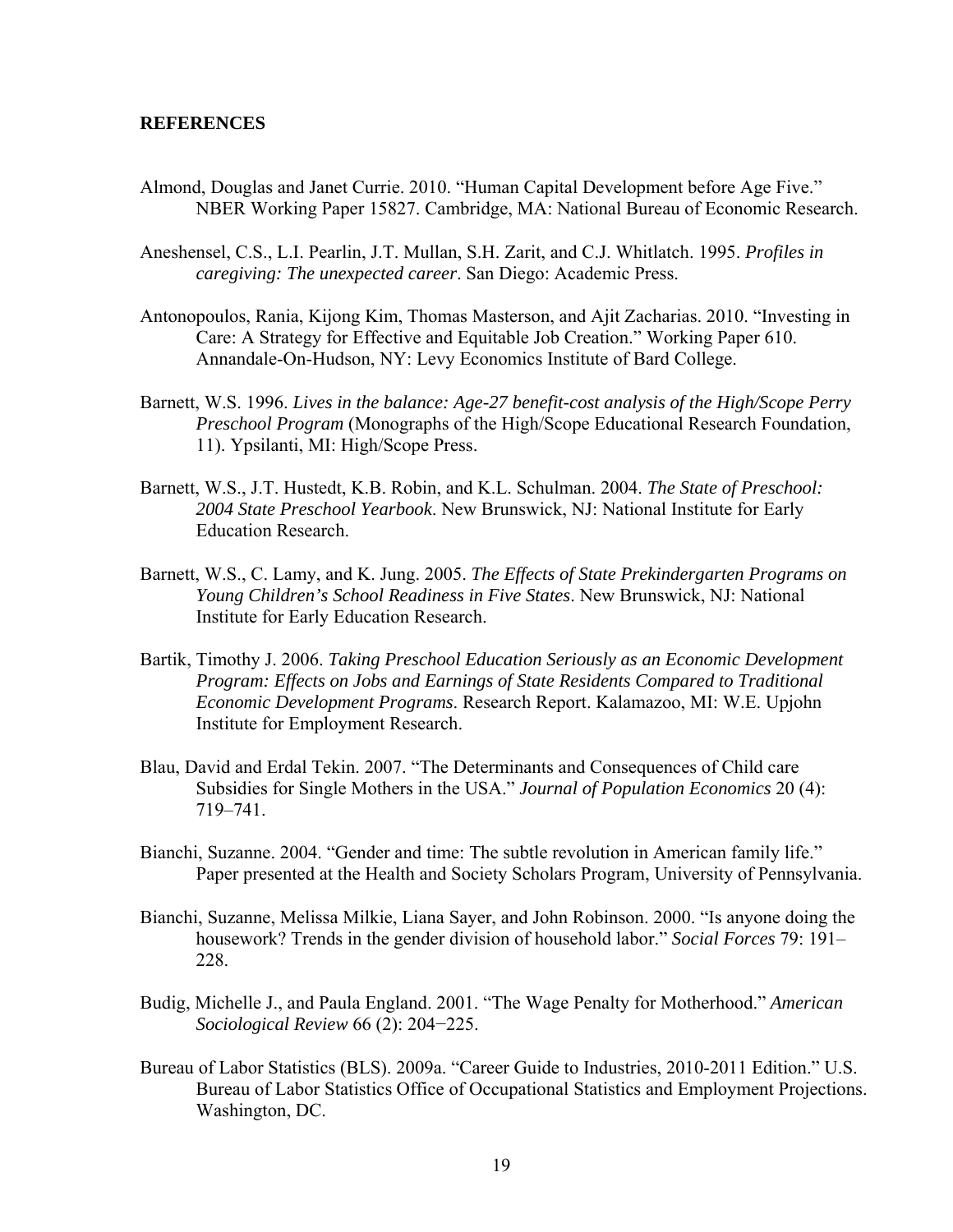———. 2009b. "Occupational Employment and Wages, May 2008." U.S. Bureau of Labor Statistics Office of Occupational Statistics and Employment Projections. Washington, DC.

———. 2009c. Occupational Outlook Handbook, 2010-2011 Edition. U.S. Bureau of Labor Statistics Office of Occupational Statistics and Employment Projections. Washington, DC.

- Brumley, Richard D., Susan Enguidanos, and David A. Cherin. 2003. *Journal of Palliative Medicine* 6 (5): 715–724.
- Burton, Alice, March Whitebook, Marci Young, Dan Bellm, and Claudia Wayne. 2002. "Estimating the Size and Components of the U.S. Child Care Workforce and Care giving Population: Key Findings from the Child Care Workforce Estimate (Preliminary Report)." Center for the Child Care Workforce, Washington, D.C. and Human Services Policy Center at the University of Washington, Seattle, WA.
- Caffrey, Christine, Manisha Sengupta, Abigail Moss, Lauren Harris-Kojetin, and Roberto Valverde. 2011. "Home Health Care and Discharged Hospice Care Patients: United States, 2000 and 2007." National Health Statistics Reports No.38. Center for Disease Control and Prevention, U.S. Department of Health and Human Services.
- Campbell, Frances A., Elizabeth Pungello, Shari Miller-Johnson, Margaret Burchinal, and Craig T. Ramey. 2001. "The Development of Cognitive and Academic Abilities: Growth Curves From an Early Childhood Educational Experiment." *Developmental Psychology* 37 (2): 231–242.
- Campbell, Frances A., Craig T. Ramey, Elizabeth Pungello, Joseph Sparling, and Shari Miller-Johnson. 2002. "Early Childhood Education: Young Adult Outcomes From the Abecedarian Project." *Applied Developmental Science* 6 (1): 42–57.
- Casiro, O.G., M.E. McKenzie, L. McFayden, C. Shapiro, M.M.K. Seshia, N. MacDonald, M. Moffat, and M.S. Cheang. 1993. "Earlier Discharge with Community-based Intervention for Low Birth Weight Infants: A Randomized Trial." *Pediatrics* 92 (1): 128–134.
- Congressional Budget Office (CBO). 2004. "Financing Long-Term Care for the Elderly." CBO Paper. Washington, DC.
- Cooper, C., T.B. Balamurali, and G. Livingston. 2007. "A systematic review of the prevalence and covariates of anxiety in caregivers of people with dementia." *International Psychogeriatrics* 19 (2): 175–195.
- Counsell, Steven R., Christopher M. Callahan, Amna B. Buttar, Daniel O. Clark, and Kathryn I. Frank. 2006. "Geriatric Resources for Assessment and Care of Elders (GRACE): A New Model of Primary Care for Low-Income Seniors." *Journal of American Geriatrics Society* 54 (7): 1136–1141.
- Counsell, Steven R., Christopher M. Callahan, Daniel O. Clark, Wanzhu Tu, Amna B. Buttar, Timothy E. Stump, and Gretchen D. Ricketts. 2007. "Geriatric Care Management for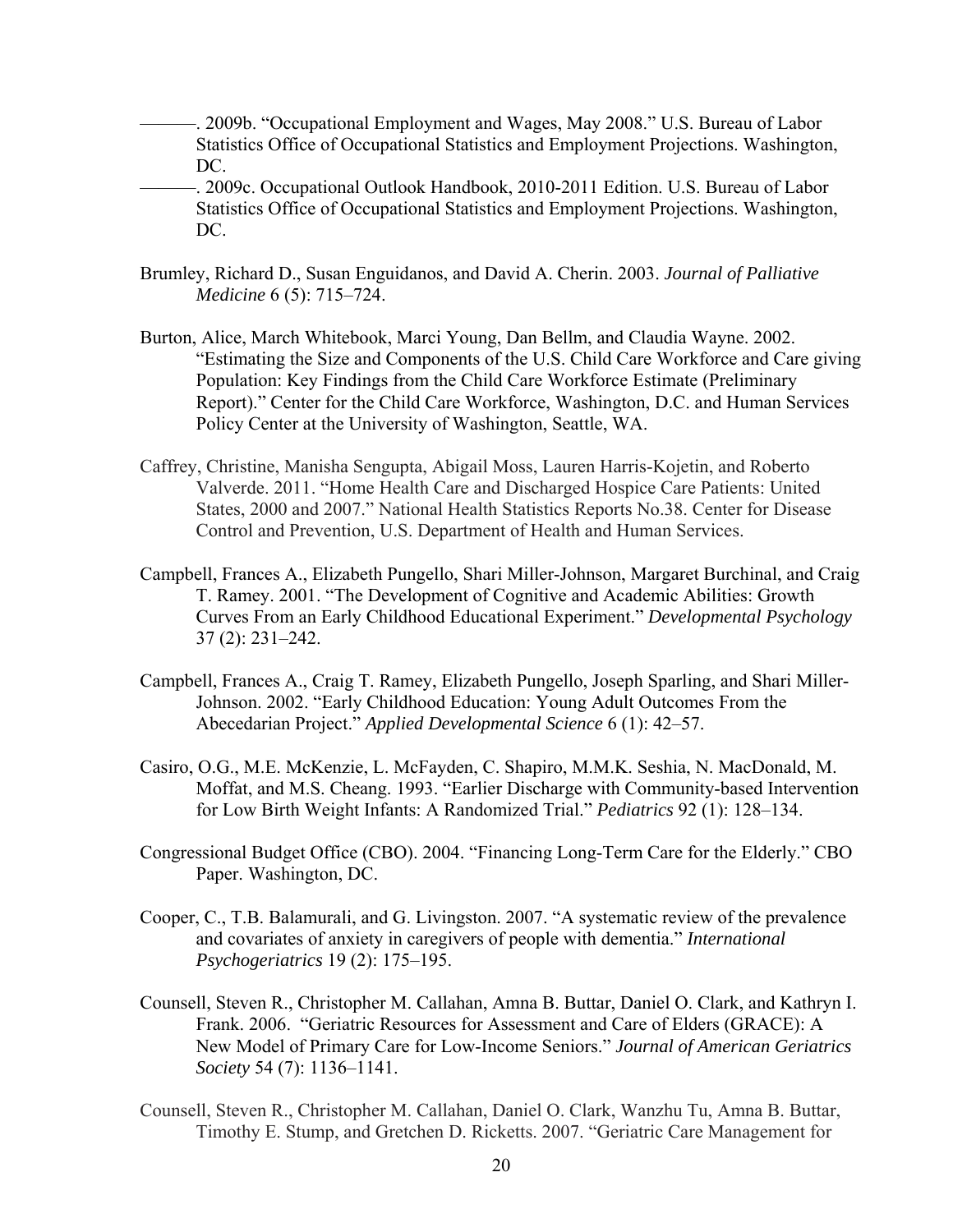Low-Income Seniors: A randomized Controlled Trial." *The Journal of the American Medical Association* 298 (22): 2623–2633.

- Cunha, Flavio and James J. Heckman. 2008. "Formulating, Identifying and Estimating the Technology of Cognitive and Noncognitive Skill Formation." *Journal of Human Resources* 43 (4): 738–782.
- Currie, Janet. 2001. "Early Childhood Education Programs." *Journal of Economic Perspectives* 15 (2): 213–238.
- Department of Health and Human Services. 2003. "The Future Supply of Long-Term Care Workers in Relations to the Aging Baby Boom Generation: Report to Congress." Washington, DC.
- Dickens, William, Isabel Sawhill, and Jeffrey Tebbs. 2006. "The Effects of Investing in Early Education on Economic Growth." Brookings Institution Policy Brief no.153. The Brookings Institution, Washington, DC.
- Duffy, Evelyn G. Wykle. 2010. "Home is Where the Heart is." In May L. and Sarah H. Gueldner, eds., *Aging Well: Gerontological Education for Nurses and Other Health Professionals*. Sudbury, MA: Jones & Barlett Learning, LLC.
- Farfan-Portet, Maria-Isabel, Frank Popham, Richard Mitchell, Christian Swine, and Vincent Lorant. 2010. "Caring, employment and health among adults of working age: evidence from Britain and Belgium." *European Journal of Public Health* 20 (1): 52–57.
- Gaugler J.E., R.L. Kane, R.A. Kane, and R. Newcomer. 2005. "Early community-based service utilization and its effects on institutionalization in dementia caregiving." *Gerontologist* 45 (2): 177–185.
- Gitlin, Laura N., Louis D. Burgio, Diane Mahoney, Robert Burns, Song Zhang, Richard Schulz, Steven H. Belle, Sara J. Czaja, Dolores Gallagher-Thompson, Walter W. Hauck, and Marcia G. Ory. 2003. "Effect of Multicomponent Interventions on Caregiver Burden and Depression: The REACH Mutisite Initiative at 6-Month Follow-Up." *Psychology Aging* 18 (3): 361–374.
- Gollin, Stacie Carolyn, Anne W. Mitchell, and Barbara Gault. 2004. *The Price of School Readiness: A Tool for Estimating the Costs of Universal Preschool in the States.* Research Report. Washington, DC: Institute for Women's Policy Research.
- Haskins, Ron and W. Steven Barnett. 2010. "Introduction: New Directions for America's Early Childhood Policies." In Ron Haskins and W. Steve Barnett, eds., *Investing in Young Children: New Directions in Federal Preschool and Early Childhood Policy*. Center on Children and Families at Brookings and National Institute for Early Education Research.
- Heckman, James J., Jora Stixrud, and Sergio Urzua. 2006. "The Effects of Cognitive and Noncognitive Abilities on Labor Market Outcomes and Social Behavior." *Journal of Labor Economics* 24 (3): 411–482.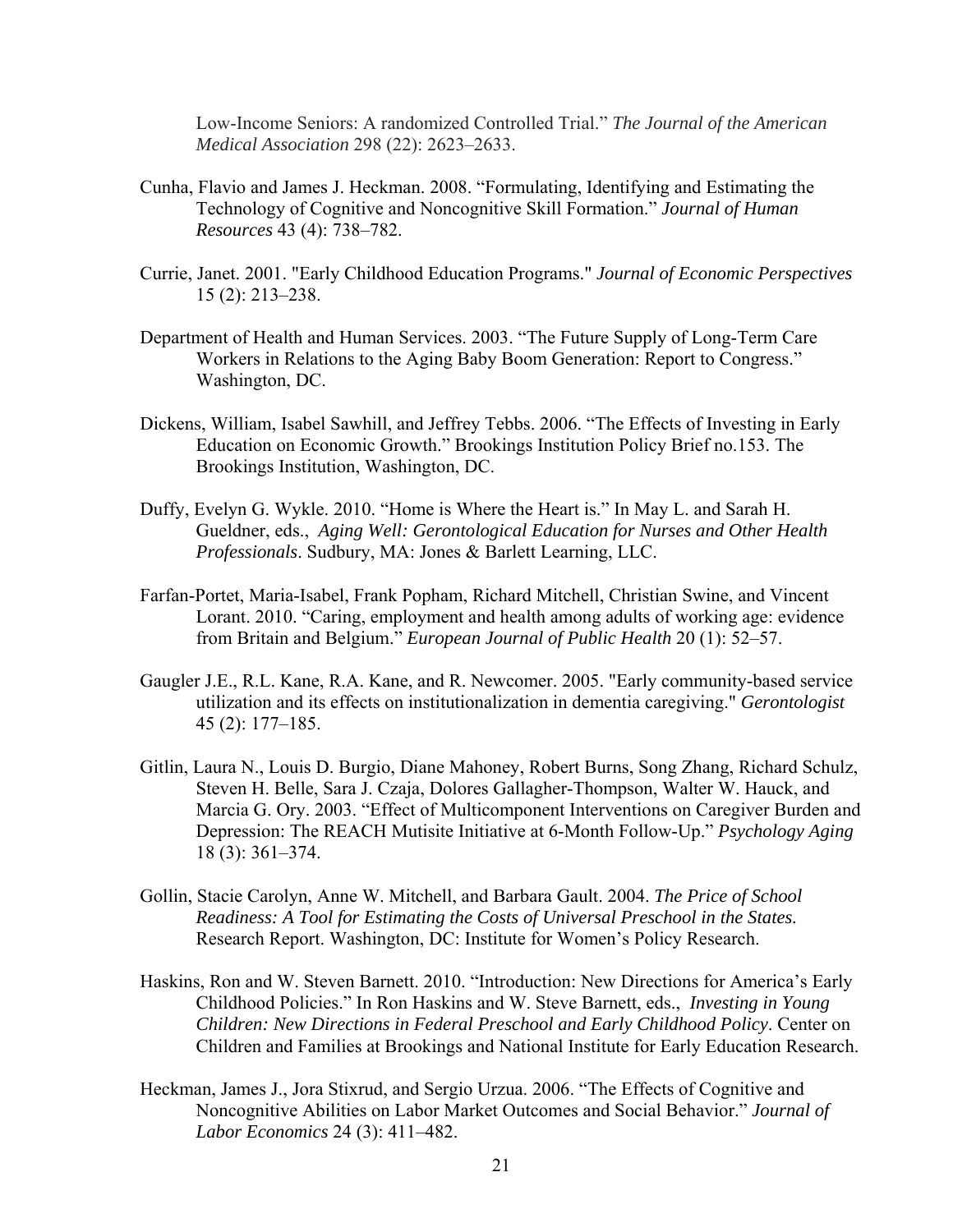- Heckman, J.J., and D.V. Masterov. 2007. "The Productivity Argument for Investing in Young Children." *Review of Agricultural Economics* 29 (3): 446–93.
- Heckman, James J. 2011. "The American Family in Black and White: A Post-Racial Strategy for Improving Skills to Promote Equality," Discussion paper no. 5459, IZA, Bonn.
- Helburn, Suzann. 1995. "Cost, Quality, and Child Outcomes in Child Care Centers: Key Findings and Recommendations." Young Children 50 (4): 40–44.
- Himmelweit, Susan. 2002. "Making visible the hidden economy: The case for gender-impact analysis of economic policy." *Feminist Economics* 8 (1): 49–70.
- Hughes, Susan L., Frances M. Weaver, Anita Giobbie-Hurder, Larry Manheim, William Henderson, Joseph D. Kubal, Alec Ulasevich, and Joan Cummings. 2000. "Effectiveness of Team-Managed Home-Based Primary Care: A Randomized Multicenter Trial." *Journal of the American Medical Association* 284 (22): 2877–2885.
- Iechovich, Esther. 2008. "Caregiving Burden, Community Services, and Quality of Life of Primary Caregivers of Frail Elderly Persons." *Journal of Applied Gerontology* 27 (3): 309–330.
- Iruka, I.U., and Carver, P.R. 2006. *Initial Results From the 2005 NHES Early Childhood Program Participation Survey* (NCES 2006-075). U.S. Department of Education. Washington, DC: National Center for Education Statistics.
- Kimmel, Jean. 1995. "The Effectiveness of Child-Care Subsidies in Encouraging the Welfareto-Work Transition of Low-Income Single Mothers." *The American Economic Review* 85 (2): 271–275.
- King, Miriam, Steven Ruggles, Trent Alexander, Donna Leicach, and Matthew Sobek. 2009. *Integrated Public Use Microdata Series, Current Population Survey: Version 2.0*. [Machine-readable database]. Minneapolis, MN: Minnesota Population Center [producer and distributor].
- Kumamoto, Keigo, Yumiko Arai, and Steven H. Zarit. 2006. "Use of home care services effectively reduces feelings of burden among family caregivers of disabled elderly in Japan: preliminary results." *International Journal of Geriatric Psychiatry* 21 (2): 163– 170.
- Lefebvre, Pierre and Philip Merrigan. 2008. "Child-Care Policy and the Labor Supply of Mothers with Young Children: A Natural Experiment from Canada." Journal of Labor Economics 26 (3): 519–548.
- Lund, Dale A., Scott D. Wright, and Michael S. Caserta. 2005. "Respite Services: Enhancing the Quality of Daily Life for Caregivers and Persons with Dementia." *Geriatrics and Aging* 8 (4): 60–65.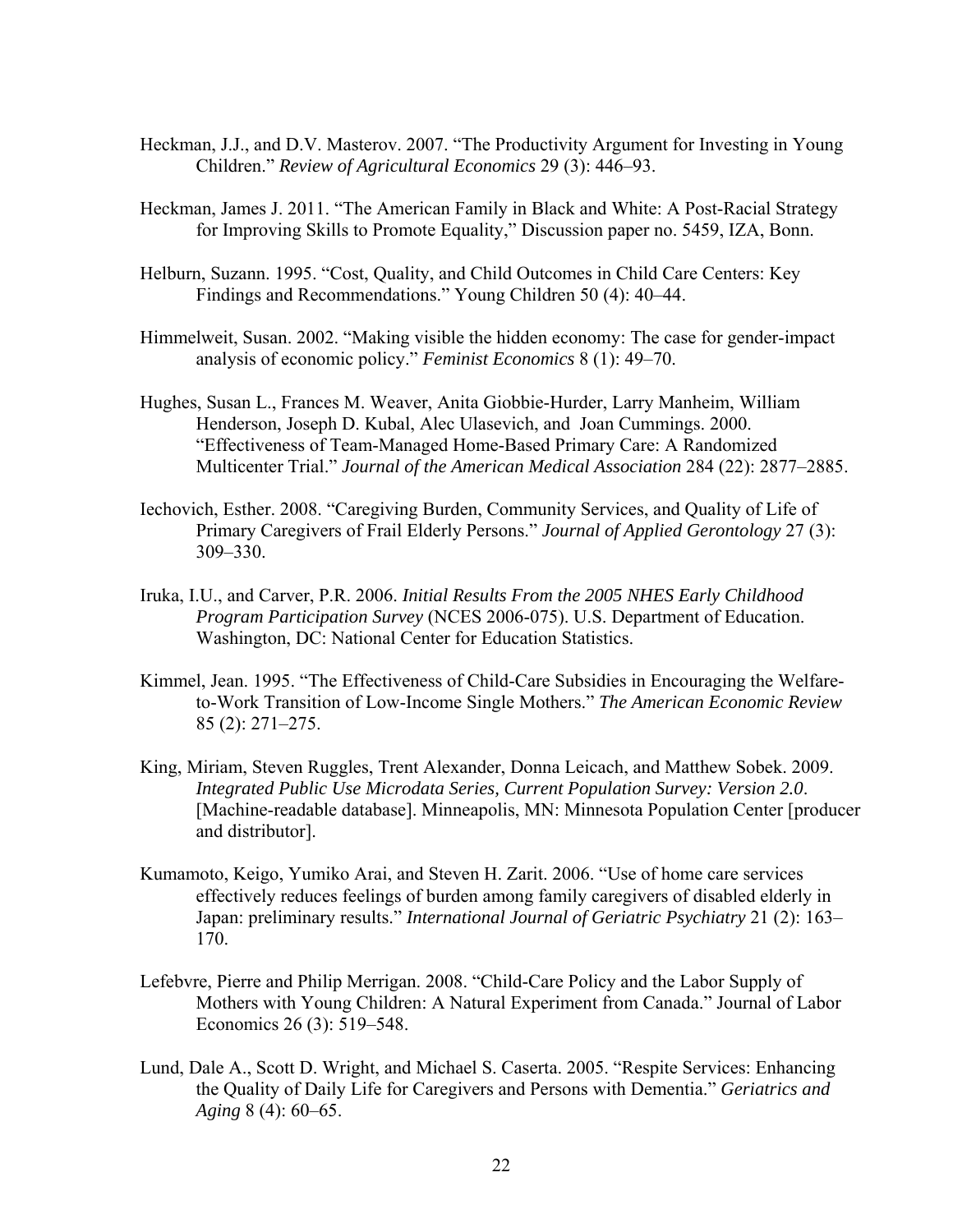- Marriott, Alison, Catherine Donaldson, Nicholas Tarrier, and Alistair Burns. 2000. "Effectiveness of cognitive-behavioral family intervention in reducing the burden of care in carers of patients with Alzheimer's disease." *The British Journal of Psychiatry* 176: 557–562.
- Måvall, L., and M. Thorslund. 2007. "Does day care also provide care for the caregiver?" *Archives of Gerontology and Geriatrics* 45 (2): 137–150.
- McLaughlin, A., F.A. Campbell, E.P. Pungello, and M. Skinner. 2007. "Early educational child care reduces depressive symptoms in young adults reared in low-income families." *Child Development* 78 (3): 746–756.
- MetLife. 2006a. "The MetLife Caregiving Cost Study: Productivity Losses to U.S. Business." Research Report. MetLife Mature Market Institute in Cooperation with National Alliance for Caregiving.
- ———. 2006b. "The MetLife Study of Alzheimer's Disease: The Caregiving Experience." Research Report. MetLife Mature Market Institute.
- Meuser, T.M., and S.J. Marwit. 2001. "A comprehensive, stage-sensitive model of grief in dementia caregiving." *Gerontologist* 41 (5): 658–670.
- National Alliance for Caregiving (NAC). 2009. *Caregiving in the U.S.* Research Report, in collaboration with AARP.
- National Association for Home Care and Hospice (NAHH). 2008. "The Basic Statistics about Home Care: Updated 2008." Washington, DC. http://www.nahc.org/facts/08HC\_STATS.pdf
- OECD. 2011. Family Database: Formal care and education for very young children. Directorate for Employment, Labour, and Social Affairs. Organization for Economic Co-operation and Development.
- Peisner-Feinberg, Ellen S., Margaret R. Burchinal, Richard M. Clifford, Noreen Yazejian, Mary L. Culkin, Janice Zelazo, Carollee Howes, Patricia Byler, Sharon L. Kagan, and Jean Rustici. 1999. "The Children of the Cost, Quality, and Outcomes Study Go to School." Public Report. Chapel Hill, NC: Frank Porter Graham Child Development Center.
- Peters, Louise and Ken Sellick. 2006. "Quality of life of cancer patients receiving inpatients and home-based palliative care." *Journal of Advanced Nursing* 53 (5): 524–533.
- PHI. 2009. "Who are direct-care workers?" Facts Report No. 3. Bronx, New York. Paraprofessional Healthcare Institute.
- Pinquart, Martin and Silvia Sörensen. 2003. "Differences between caregivers and noncaregivers in psychological health and physical health: a meta-analysis." *Psychology and aging* 18  $(2): 250-67.$